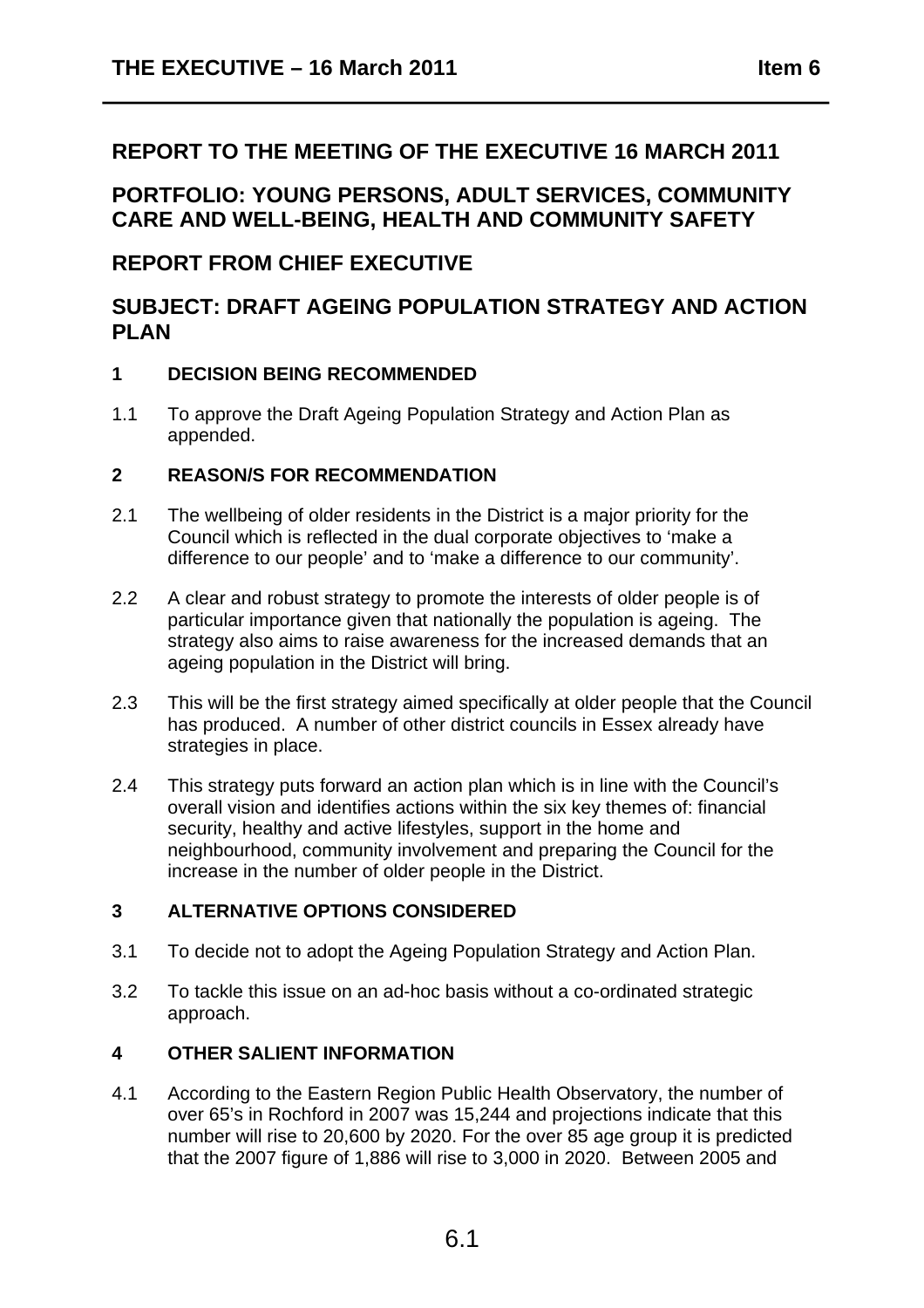2008 Hullbridge ward had the highest life expectancy 84.5 years, slightly higher than the district average of 79.2 years.

- 4.2 Once approved by the Executive the strategy will be opened for consultation for a period of 12 weeks to local community and voluntary groups representing older people.
- 4.3 This strategy is based on a sound evidence base and aims to link in with the Essex Later Life Strategy.
- 4.4 The strategy will be reviewed and updated annually.

# **5 RISK IMPLICATIONS**

- 5.1 There could be a risk to the Council's reputation if measures are not put in place to assist older people. Relations with older residents could also be harmed.
- 5.2 The Council cannot deliver all services and improvements without its partners. Therefore the successful delivery of this strategy will be dependant upon their commitment. The Local Strategic Partnership has identified "supporting the ageing population" as a priority in the Sustainable Community Strategy. Key organisations representing older people will also act as consultees.
- 5.3 Departments of the Council need to note and deliver the actions contained in the action plan to ensure success.
- 5.4 An awareness of the risk implications has been included in the action plan.

# **6 RESOURCE IMPLICATIONS**

- 6.1 The main resource implications arising from the action plan are officer time and this can be met from within existing resources. The action plan details where existing budgets support the delivery of a particular action. Where the funding comes from an external source for example the grant towards the cost of Disabled Facilities Grants, the amount of available funding will depend on the grant received.
- 6.2 The implications of the 2011/12 budget have been taken account when deciding the action plan.

I confirm that the above recommendation does not depart from Council policy and that appropriate consideration has been given to any budgetary and legal implications.

SMT Lead Officer Signature:

# **Chief Executive**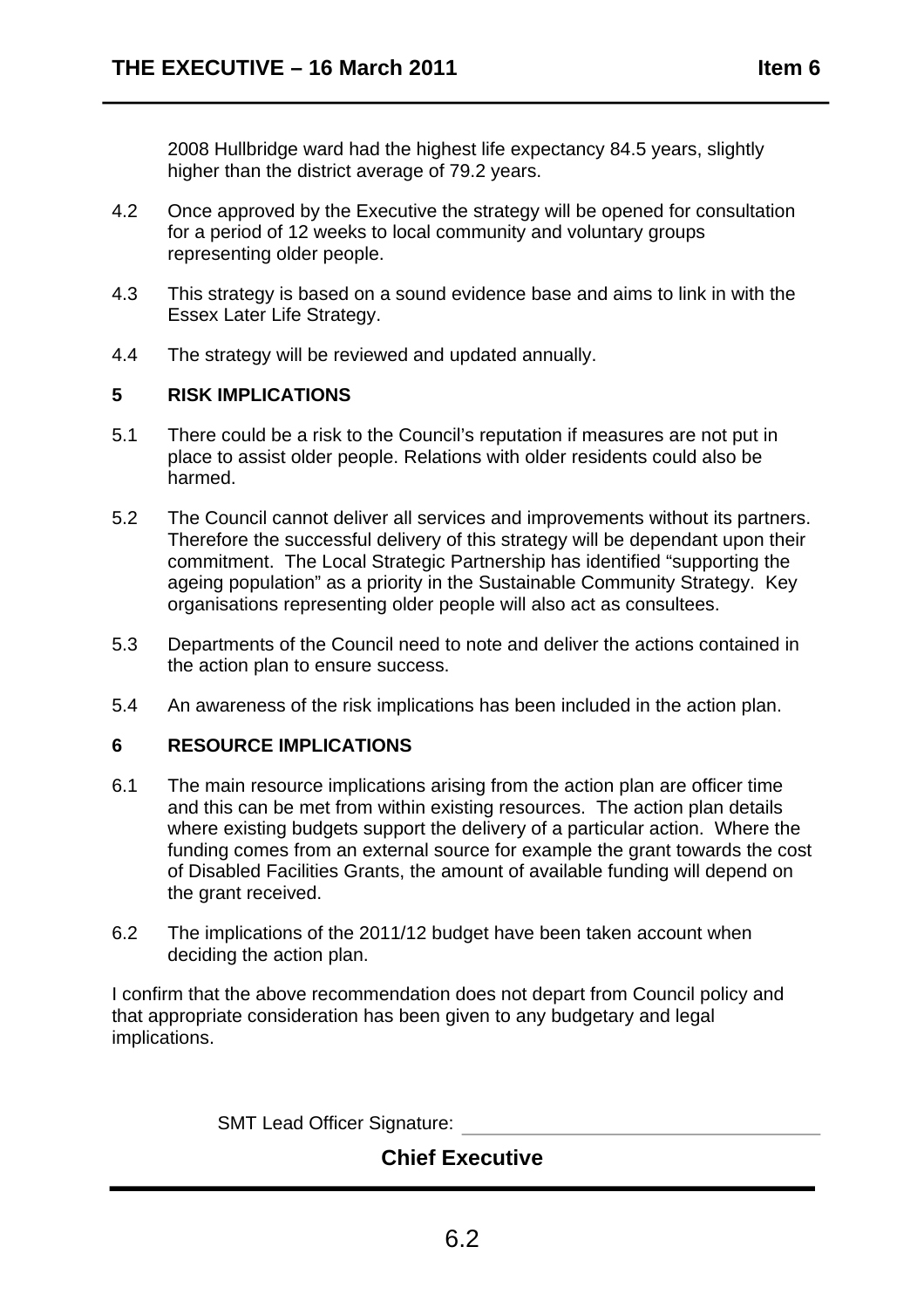# **Background Papers:**

Essex Later Life Strategy

http://www.essexcc.gov.uk/vip8/ecc/ECCWebsite/content/binaries/documents/Later\_ Life\_Strategy\_-\_Exec\_Summary.pdf

For further information please contact Andrew Lowing (Community Planning Officer) on:-

Phone:- 01702 318061

Email:- andrew.lowing@rochford.gov.uk

If you would like this report in large print, Braille or another language please contact 01702 546366.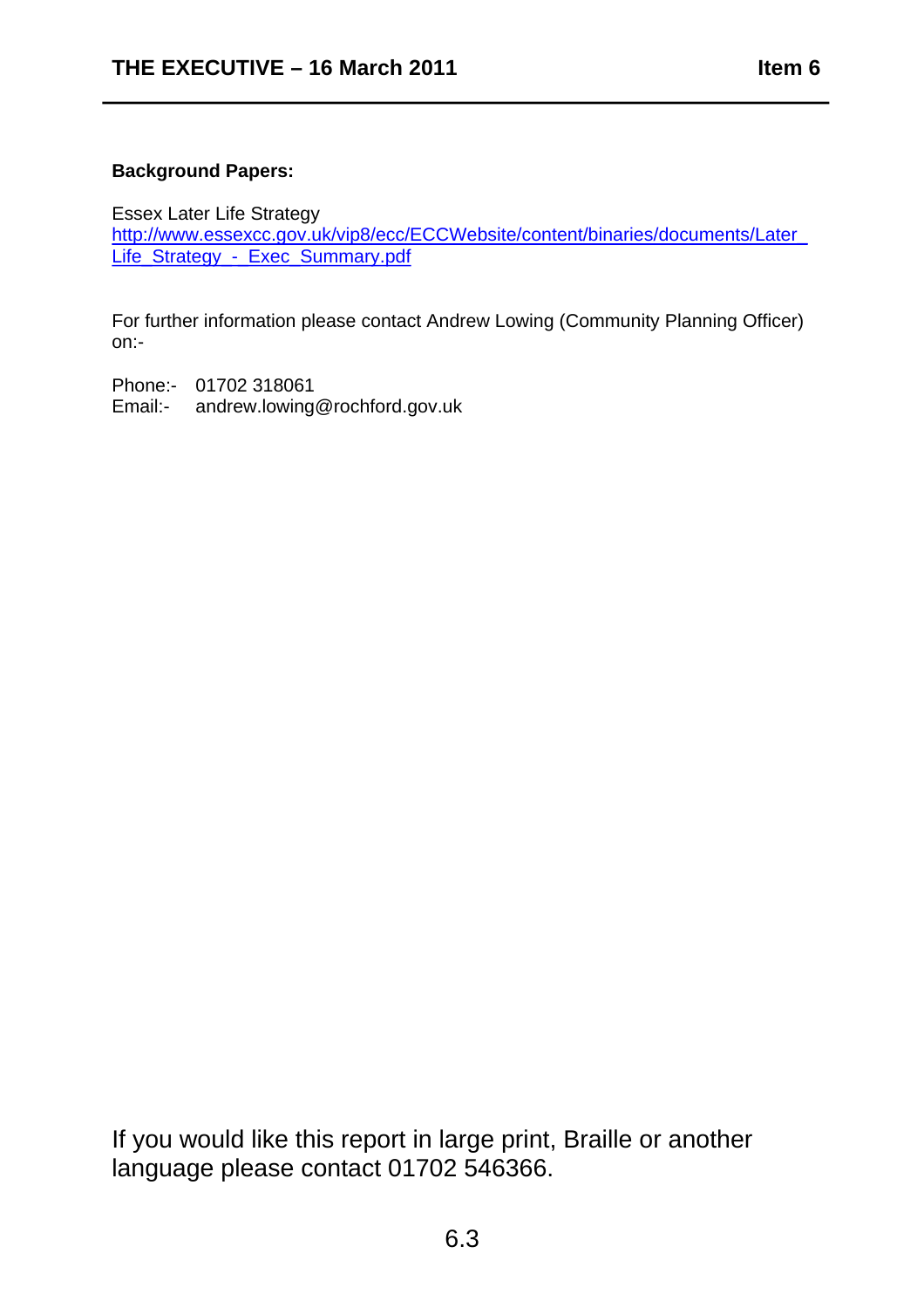# **Ageing Population Strategy 2011 - 2014**

#### **1. Introduction**

The realisation that measures need to be put in place now to cope with the growth in population has gathered pace over the last decade. Central government has led the way in preparing the country for the inevitable pressure that will be placed on the existing services provided by the statutory, volumerly and community sectors. 'Building a Society For All Ages' is the latest strategy which seeks to address the challenges and create a vision for the future. The Audit Commission have also recognised this issue and released a series of reports focusing on the response of local authorities. The most recent of these reports 'Under pressure - tackling the financial challenge for councils of an  $\alpha$  eing population' concludes that most council's do not know enough about the costs of their ageing population. Recommendations are made to enable local authorities to prioritise this issue.

Recognising this issue at a local level, the Rochford LSP has placed 'Supporting the Ageing Population' as one of its key strategic priorities in the Sustainable Communities Strategy. The key objective is to support older people in the district to live independent lives for as long as possible and to receive high quality services when they need them.

The main purpose of this strategy is for Rochford District Council to take this key objective as its central theme and specifically outline a number of measures that would improve the overall wellbeing of older people in Rochford and support them to play an active role in their local community. Older people would be active and equal partners in this process.

# **2. What do we mean by older people?**

The Audit Commission in its report entitled 'Don't Stop Me Now' defines anyone over the age of 50 as 'older'. It highlights that people aged 50-65 are in a transitional period, with numerous life changing events taking place.

This view is supported in the National Service Framework for Older People<sup>1</sup> places older people into three broad categories:

1. Entering old age

These are people who have completed their career in paid employment and/or child rearing. This is a socially-constructed definition of old age, which, according to different interpretations, includes people as young as 50, or from the official retirement ages. These people are active and independent and many remain so into late old age. The goals of health and social care policy are to promote and extend healthy active life, and to compress morbidity (the period of life before death spent in frailty and dependency).

<sup>&</sup>lt;sup>1</sup> National Service Framework for Older People, *Department for Health*, March 2001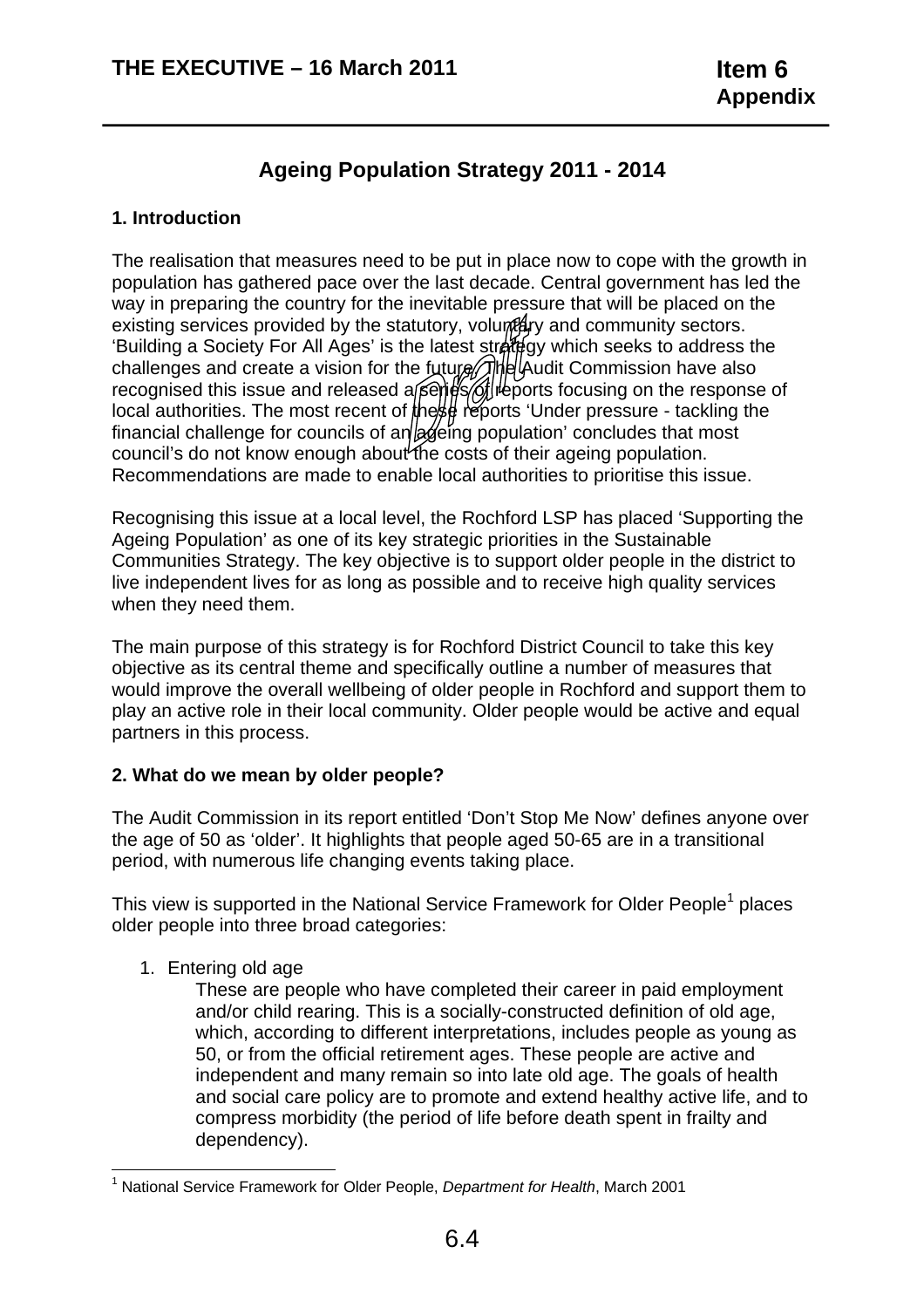2. Transitional phase

This group of older people are in transition between healthy, active life and frailty. This transition often occurs in the seventh or eighth decades but can occur at any stage of older age. The goals of health and social care policy are to identify emerging problems ahead of crisis, and ensure effective responses which will prevent crisis and reduce long-term dependency.

3. Frail older people

These people are vulnerable as a result of health problems such as stroke or dementia, social care needs  $\frac{\partial f}{\partial \theta}$  of bination of both. Frailty is often experienced only in late old age,  $\mathcal{G}$  services for older people should be designed with their needs  $\frac{1}{2}$  mearth and social care policy are to anticipate and  $\epsilon$  respond to problems, recognising the complex interaction of physical, mental and social care factors, which can compromise independence and quality of life.

It is clear that not everyone over the age of 50 will consider themselves to be 'old' and to consider older people as one homogeneous group would be misleading. Future services need to be tailored to meet the diverse needs of all older people living in the District.

# **3. The current situation – the national picture**

Nationally the population is ageing. In the UK as a whole, this ageing of the population is due to a combination of falling birth rates, the ageing of the baby boom generations and improved life expectancy. Most developed nations are experiencing a similar trend. In England the number of older people will increase dramatically in the next 20 years. In 2009 about 17.7 million will be aged 50 or over. By 2029, this figure will have increased by more than a quarter to 22.9 million people.

The graph below gives a longer term demonstration of how the UK population has changed.

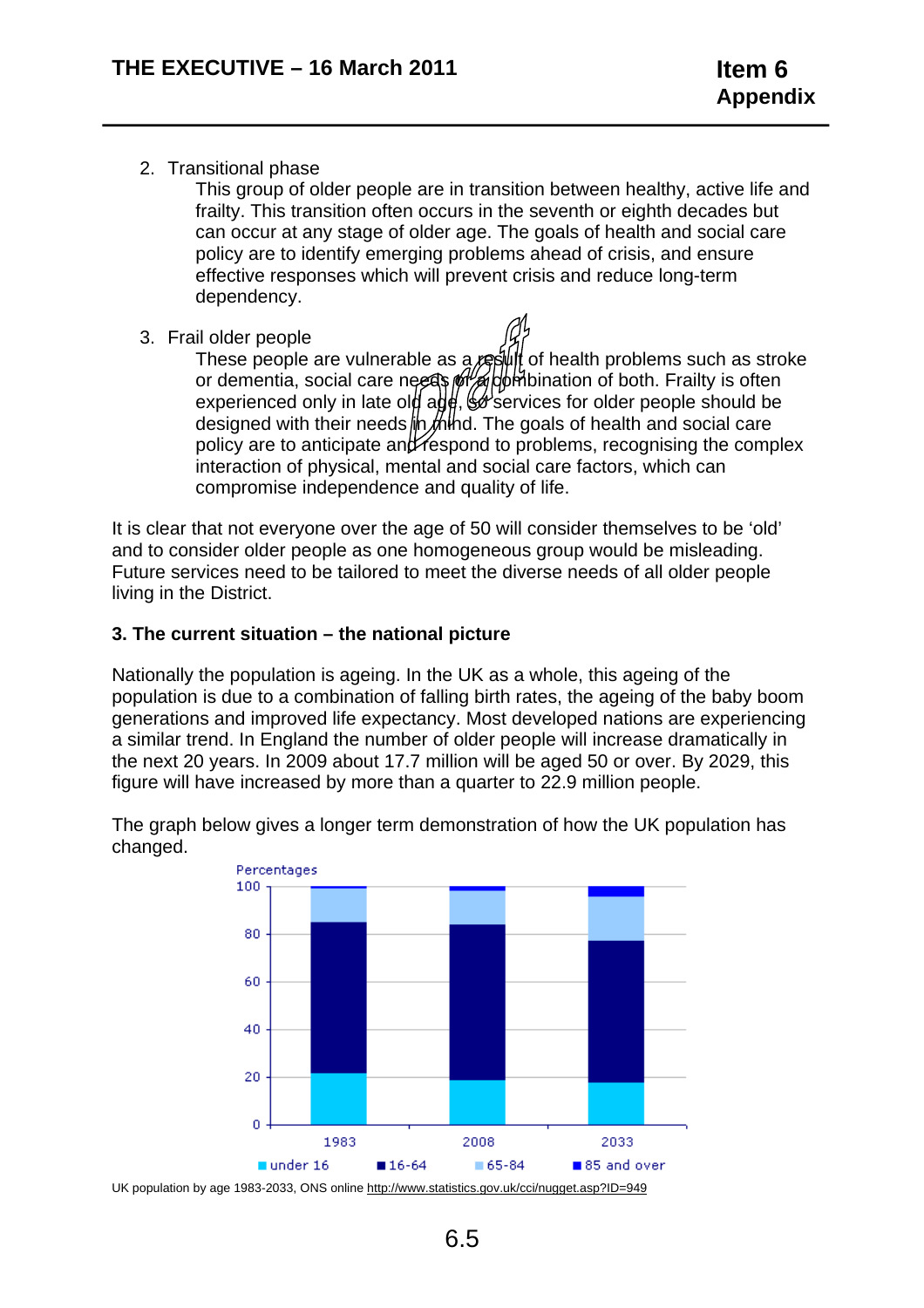Inevitably an increased financial demand will be placed on local authorities to provide services to meet the needs in this growth of older people. It will be important for local partners, driven through the Local Strategic Partnership, to devise systems and processes that will develop a prevention based approach, rather than the crisis point intervention model that currently exists in many cases.

At a national level, there have been a number of strategies and initiatives that have been developed in response to the ageing population, these include:

# A Vision for Adult Social Care: capable communities and active communities. **Dept. of Health, November 2010**

The Vision sets out how the Government wishes to see services delivered for people; a new direction for adult soc/al $k$ are, putting personalised services and outcomes centre stage. A Big Society approach to social care is suggested which would allow local communities to maintain independence and prevent dependency. Local councils are asked to enable people, their carers, families and communities to support and maintain full and independent lives.

#### **Ageing Well programme, launched July 2010**

A new programme designed to support local authorities to improve their services for older people. The key aim of the programme is to provide a better quality of life for older people through local services that are designed to meet their needs, and which recognise the huge contribution that people in later life make to their local communities. It is a sector led programme which consolidates current best practice from local authorities and the lessons learned from earlier pilot activities. The programme is supported by the Department for Work and Pensions and will be delivered by Local Government Improvement and Development.

#### **Building a society for all ages***, HM Government, 2009*

Central government's latest response to the demographic changes resulting from an ageing population. The strategy is broken down into the following areas: improving later life today, the challenge ahead and a vision for the future, having the later life you want, older people at the heart of families, engaging with work and the economy, improving financial support, better public services for later life, building communities for all ages, working together to build a society for all ages.

The 'Preparing for our ageing society' discussion paper fed into this strategy.

Other key policy documents in this area include:

#### **National dementia strategy,** *Dept. of Health***, Feb 2009 Carers' strategy,** *Dept. of Health***, June 2008 Lifetime homes, lifetime neighbourhoods,** *Dept. for Communities and Local Government***, Feb 2008**

#### **Under pressure: Tackling the financial challenge for councils of an ageing population,** *Audit Commission***, 2010**

Local Authorities face the challenge of an ageing population as public spending reduces. This report says most council's do not know enough about the costs of their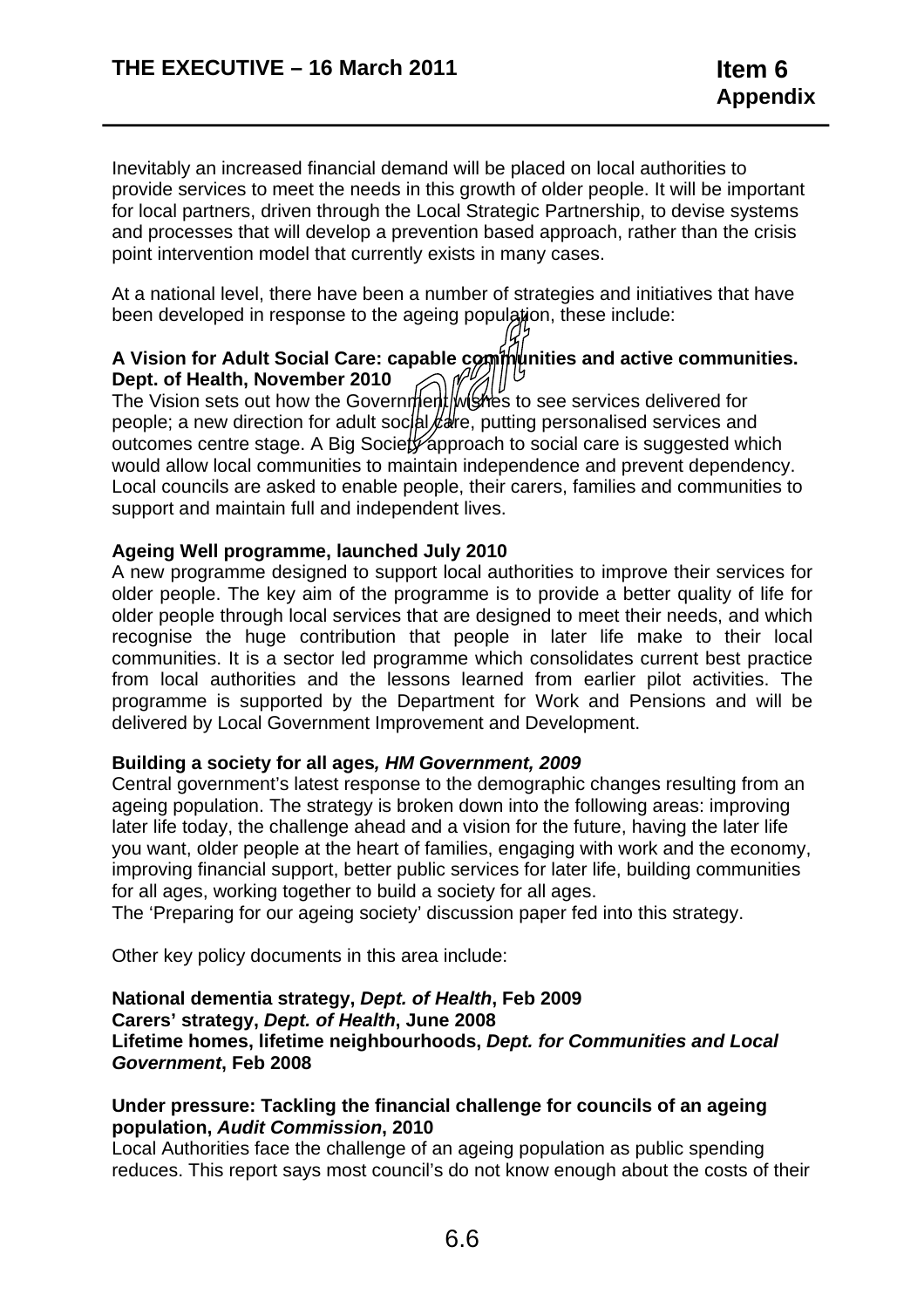ageing population. They may also miss the savings that could flow from preventive services and better work with other organisations. A collection of tools are included in this report which is designed to help Councils tackle the financial challenge of an ageing population.

#### *2008*  **Don't Stop Me Now: Preparing for an ageing population,** *Audit Commission,*

This report looks at the challenges and opportunities facing England as its population gets older. It aims to help local public services adapt to the needs of an older and more diverse society, and identifies solutions that can be implemented quickly, as well as exploring how councils should plan strategically for the wider challenges ahead.

# **Empowering engagement: a stronger voice for older people***, DWP, 2009*

This is the government's response to John Elbourne's review of engagement with older people and how that engagement informs the actions and policy of government at all levels. The main impact on local government is the recommendation that Regional Forums should be set up to assist local authorities engage with older people.

#### **Never too late for living: Inquiry into services for older people,** *All Party Parliamentary Local Government Group, 2008*

This inquiry examines: changing public perceptions, local authority responsibility to map what services are available, promoting preventative initiatives, tailoring services to local needs, promoting volunteering and improved partnership working between health and social care providers.

#### **Just ageing. Socio-economic inequalities in older people's access to and use of public services***, EHRC / Help the Aged / Age Concern, 2009*

A report examining the socio-economic disparities in certain key public services, including health care, social care, housing and community and transport and technology. The report again highlights the need to involve older people when deciding policy. It concludes that inequalities are caused by:

- Differences in the perceived need for services
- Differences in the awareness of what services are available
- Difficulty in having their voice heard and navigating through service systems

#### **Sure start to later life. Ending inequalities for older people***, Social Exclusion Unit, 2006*

This report seeks to empower individuals and communities to become involved in reducing the social exclusion experienced by some older people. In addition, proposals are put forward to confront the social exclusion among older people.

#### **NHS framework for older people,** *Department of Health*

Sets standards of care for older people in hospital, at home and residential settings. Fitting services round peoples needs regardless of age is an underlying theme.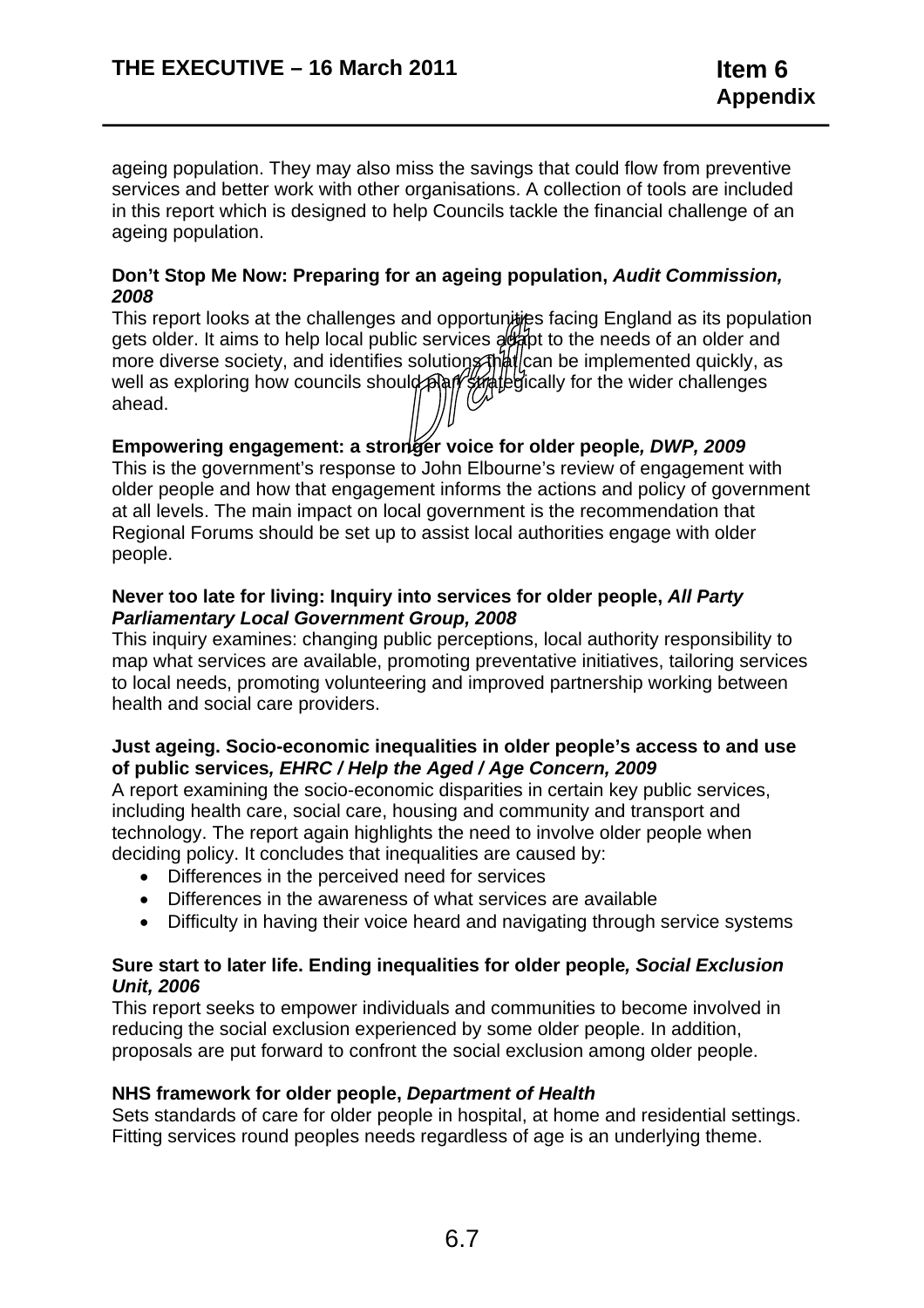# **Working together for older people in rural areas,** *DEFRA/Cabinet Office***, 2009**

This report examines evidence on the social exclusion experienced by older people in rural areas and identifies examples of innovative service delivery that can make a real difference in these areas. Rural populations are set to age faster than urban populations over the next 20 years. Comparisons are made with older people in urban areas and challenges perceptions that older people in rural areas are better off, particularly for those at risk from social exclusion. Access to key services is highlighted as a particular problem.

# **4. The current situation – the Essex picty**

|       | $\mathbb{Z}$ ll l' |         |
|-------|--------------------|---------|
|       | ₩<br>2010          | 2029    |
| $50+$ | 524,500            | 705,800 |
| $65+$ | 255,000            | 393,900 |
| $85+$ | 35,600             | 73,700  |

ONS: 2008-based Sub-national Population Projections (experimental statistics)

The following responses to the increase in the older population have been prepared by Essex County Council:

## *Essex Later Life Strategy*

This strategy outlines how Essex County Council will improve the quality of life for older people. According to the strategy the main outcomes are to:

- Increase healthy life expectancy at age 65
- Increase the number of people over 65 stating that they receive the support they need to live independently at home
- Reduce the percentage of pensioners in low income
- Reduce the number of falls reported in each locality
- Increase the number of 65+ accessing life long learning opportunities
- Increase the employment rate of those aged 50-69 to reduce the difference between this and the overall employment rate
- Improve the feelings of safety for citizens in later life
- Promote Independence in the home
- Dispel the myth that people in later life are a burden

#### *Essex Community Wellbeing Strategy*

The strategy aims to raise the profile of community wellbeing in Essex and asks partners to consider the impact of wellbeing in all they do and to maximise collaborative working. It will tackle inequalities to ensure geographical boundaries and / or group characteristics do not act as obstacles to wellbeing.

# **5. The current situation – the Rochford picture**

In 2008, Rochford had a population of  $83,200$ .<sup>2</sup> The two graphs below show the estimated resident population of Rochford in 2008 compared to 2029. They show

 $2$  ONS, mid-year estimates 2008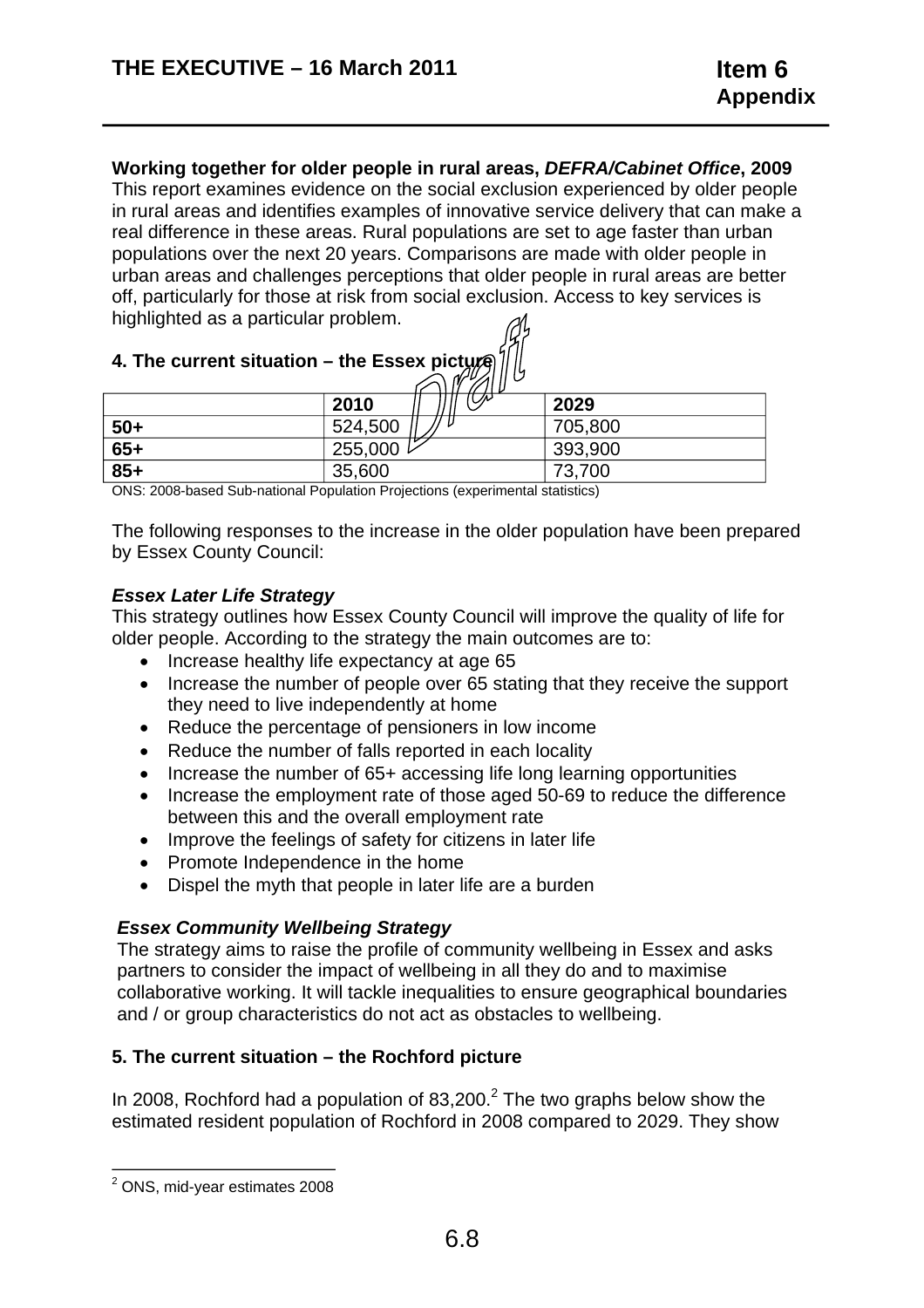that the population is ageing. Rochford has fewer young people and young adults, and more over-representation of older age-groups; from 55+.

#### *Age profile*



Source: ONS mid-year population estimates, ONS 2009



#### Predicted resident population of Rochford compared to England, 2029

Source: ONS population projections, ONS 2009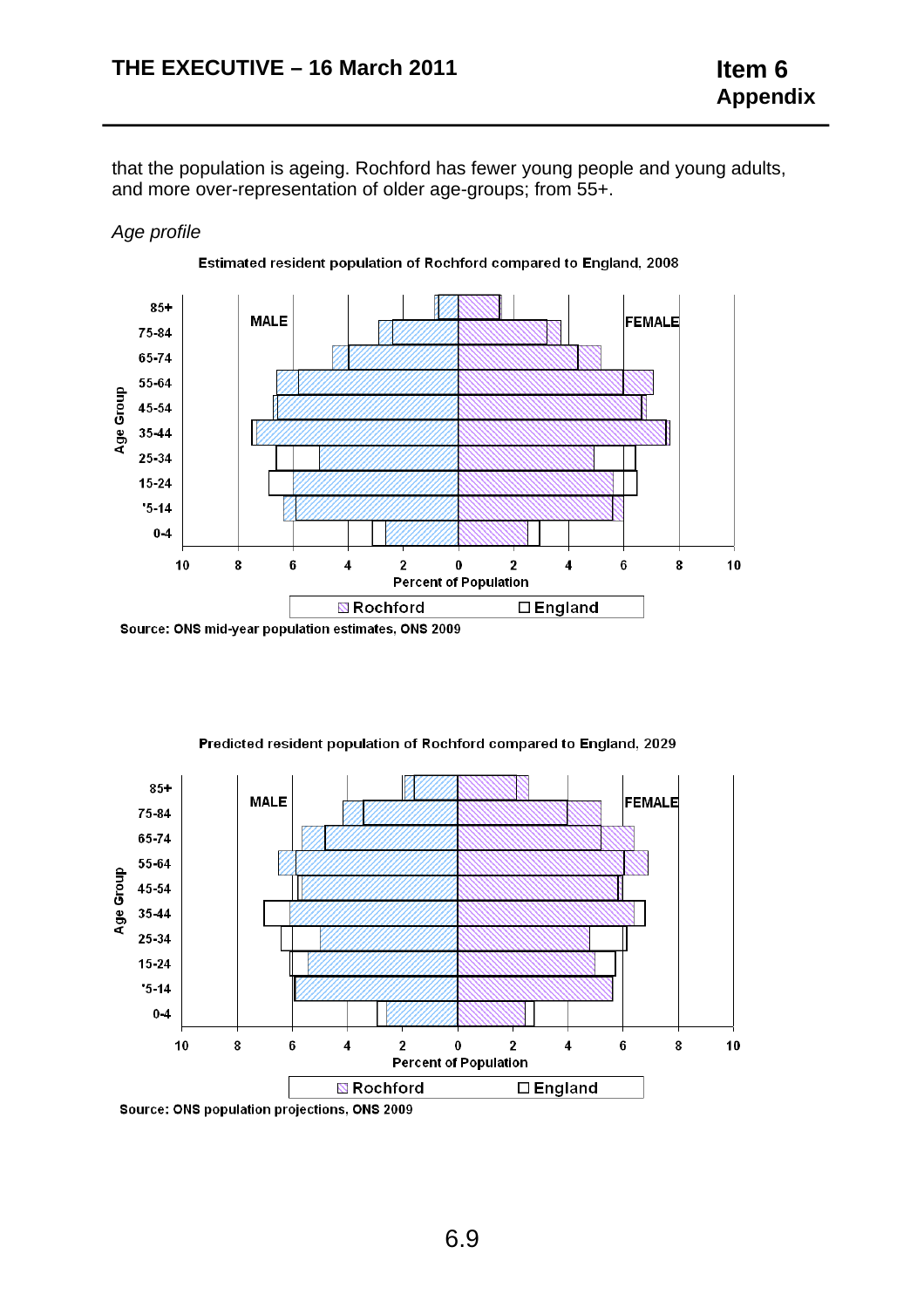The table below gives a breakdown of persons over the age of 55 in the wards within the District. It shows that Hullbridge & Whitehouse currently have the highest proportion of 60+ year olds; almost one third, compared to less than one fifth in Downhall and Rawreth & Sweyne Park.

#### *Age profile by Ward*

| <b>Ward Name</b>          | 55-59 | 60-64             | 65-69 | 70-74 | 75-79 | 80-84 | $85+$  |
|---------------------------|-------|-------------------|-------|-------|-------|-------|--------|
| Ashingdon and Canewdon    | 312   | 391               | 225   | 198   | 155   | 114   | 96     |
|                           | 6.66% | 8.35%             |       | 4.23% | 3.31% | 2.43% | 2.05%  |
| <b>Barling and Sutton</b> | 110   | 125               | 855   | 70    | 70    | 38    | 47     |
|                           | 5.95% | 6.76%             | .0%   | 3.79% | 3.79% | 2.06% | 2.54%  |
| Downhall and Rawreth      | 315   | 297               | 194   | 159   | 123   | 78    | 51     |
|                           | 6.94% | 6154 <sup>0</sup> | 4.27% | 3.5%  | 2.71% | 1.72% | 1.12%  |
| <b>Foulness and Great</b> | 441   | 12                | 254   | 213   | 192   | 140   | 129    |
| Wakering                  | 7.44% | 6.95%             | 4.28% | 3.51% | 3.24% | 2.36% | 2.18%  |
| Grange                    | 202   | 167               | 148   | 160   | 141   | 91    | 88     |
|                           | 5.48% | 4.53%             | 4.02% | 4.34% | 3.83% | 2.47% | 2.37%  |
| Hawkwell North            | 337   | 285               | 198   | 176   | 91    | 104   | 94     |
|                           | 7.26% | 6.14%             | 4.27% | 3.79% | 1.96% | 2.24% | 2.03%  |
| Hawkwell South            | 264   | 279               | 227   | 256   | 217   | 114   | 101    |
|                           | 6.4%  | 6.76%             | 5.5%  | 6.21% | 5.26% | 2.76% | 2.45%  |
| <b>Hawkwell West</b>      | 283   | 290               | 220   | 211   | 133   | 95    | 64     |
|                           | 7.06% | 7.24%             | 5.49% | 5.26% | 3.32% | 2.37% | 1.6%   |
| <b>Hockley Central</b>    | 370   | 440               | 336   | 357   | 330   | 245   |        |
|                           | 5.91% | 7.03%             | 5.37% | 5.7%  | 5.27% | 3.91% | 188 3% |
| <b>Hockley North</b>      | 141   | 172               | 104   | 97    | 59    | 51    | 20     |
|                           | 6.8%  | 8.29%             | 5.01% | 4.68% | 2.84% | 2.46% | 0.96%  |
| <b>Hockley West</b>       | 163   | 186               | 119   | 87    | 60    | 27    | 31     |
|                           | 7.79% | 8.89%             | 5.69% | 4.16% | 2.87% | 1.29% | 1.48%  |
| Hullbridge                | 582   | 648               | 522   | 357   | 253   | 195   | 123    |
|                           | 8.84% | 9.84%             | 7.92% | 5.42% | 3.84% | 2.96% | 1.87%  |
| Lodge                     | 326   | 337               | 204   | 191   | 157   | 106   | 61     |
|                           | 8.13% | 8.41%             | 5.09% | 4.76% | 3.92  | 2.64% | 1.52%  |
| Rayleigh Central          | 293   | 291               | 234   | 205   | 183   | 124   | 115    |
|                           | 6.79% | 6.74%             | 5.42% | 4.75% | 4.24% | 2.87% | 2.66%  |
| Rochford                  | 384   | 406               | 328   | 314   | 233   | 216   | 227    |
|                           | 5.18% | 5.47%             | 4.42% | 4.23% | 3.14% | 2.91% | 3.06%  |
| <b>Sweyne Park</b>        | 220   | 210               | 151   | 108   | 113   | 88    | 51     |
|                           | 4.98% | 4.75%             | 3.42% | 2.44% | 2.56% | 1.99% | 1.15%  |
| <b>Trinity</b>            | 280   | 237               | 224   | 241   | 181   | 103   | 94     |
|                           | 7.76% | 6.57%             | 6.21% | 6.68% | 5.02% | 2.86% | 2.61%  |
| Wheatley                  | 252   | 286               | 192   | 215   | 209   | 153   | 146    |
|                           | 6.26% | 7.1%              | 4.77% | 5.34% | 5.19% | 3.8%  | 3.62%  |
| Whitehouse                | 248   | 284               | 189   | 225   | 233   | 169   | 140    |
|                           | 6.37% | 7.3%              | 4.85% | 5.78% | 5.99% | 4.34% | 3.6%   |

ONS: 2009 Ward Population Estimates for England and Wales, mid-2007 (experimental statistics) % of total population of ward.

The 2008 Place Survey have the following results for people over the age of 65 (24% of the sample were over 65 years old) and provide an insight into the views of older people across the District.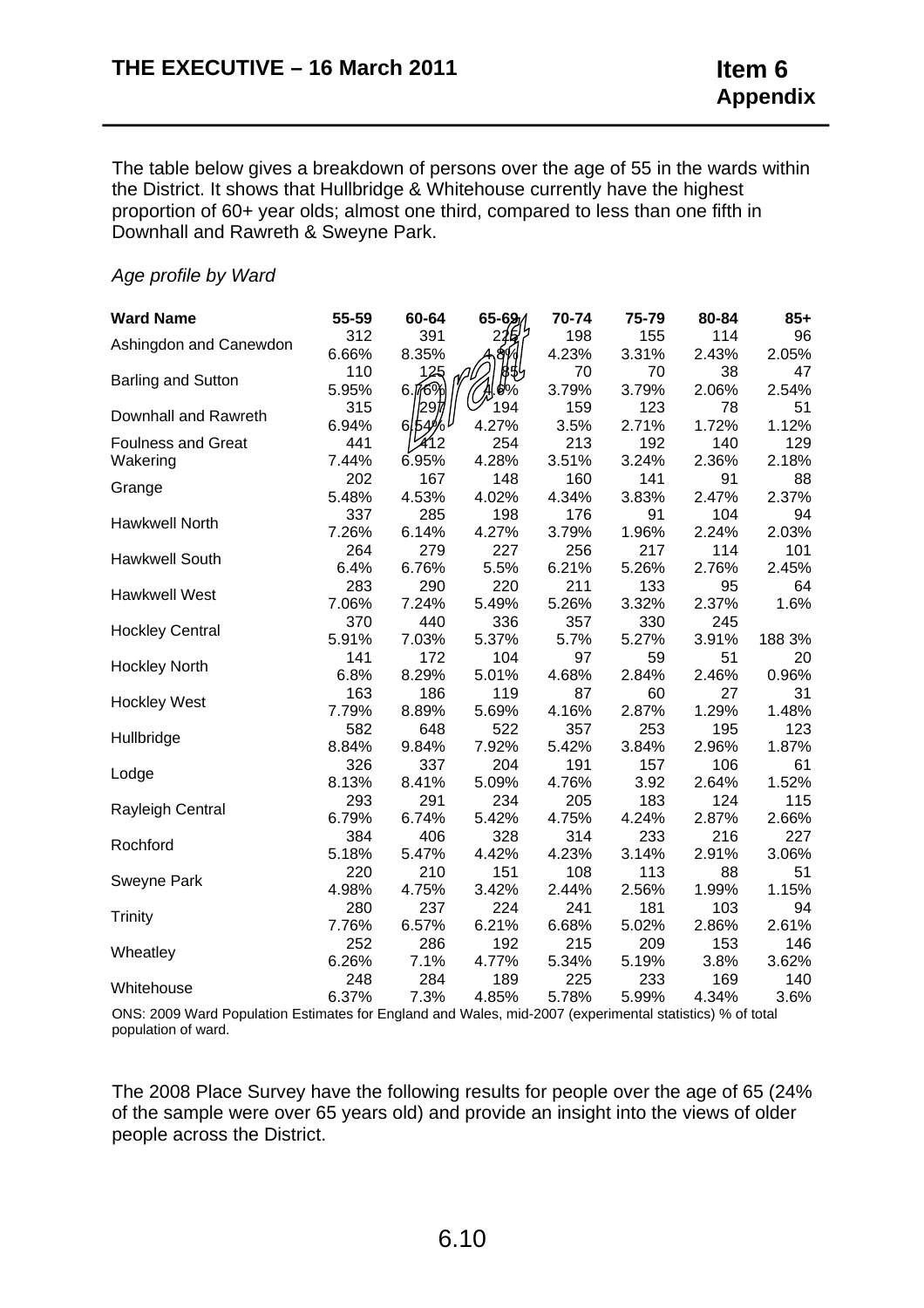*Local priorities:* 56% mention health services as being important while 35% state public transport

*Neighbourhood belonging:* 77% feel a strong sense of belonging to their immediate neighbourhood

**Satisfaction with services:** Express the highest levels of satisfaction in relation to most services

*Contacting the Council:* 10% use email and 6% use the web/internet *Involvement on local decision making: 17% report that they would like to be* involved in local decision making

**Satisfaction of with home and neighbourhoof** 90% satisfied with these aspects General health and well being: 57% desk heir health as good

**Support for older people:** 29% of all respondents felt that sufficient support is available

# **6. Why have a strategy for older people?**

In 2007 for the first time in the UK there were more people over State Pension age than children so there is clear need for a response to this fundamental change in demographics. The greatest increasing section of older people is those aged 85 and over. With this increase in the older population, the danger that this group becomes marginalised within their community becomes a real possibility, despite recent age discrimination legislation coming into force. At the same time it is important to recognise that older people make a positive contribution to the well being of communities, through voluntary work for example. Supporting the older population is therefore an important issue for local authorities and their partners to tackle. Bearing this in mind, the Audit Commission states that most council's are not prepared for the ageing population, with 65% of authorities either not having adopted a strategic approach or in the early stages of development.<sup>3</sup>

#### **7. Corporate vision**

The priorities and actions described in this strategy are underpinned by Rochford District Council's corporate vision and objectives, and are clearly linked to the priorities that form Rochford District Council's Corporate Plan:

The Council's corporate vision is shared with that of the Local Strategic Partnership:

## *'To make Rochford District a place which provides opportunities for the best possible quality of life for all who live, work and visit here'*

To support this, the Council has four main corporate objectives. These are:

- Making a difference to our people
- Making a difference to our community

<sup>&</sup>lt;sup>3</sup> Don't stop me now. Preparing for an ageing population, Audit Commission, July 2008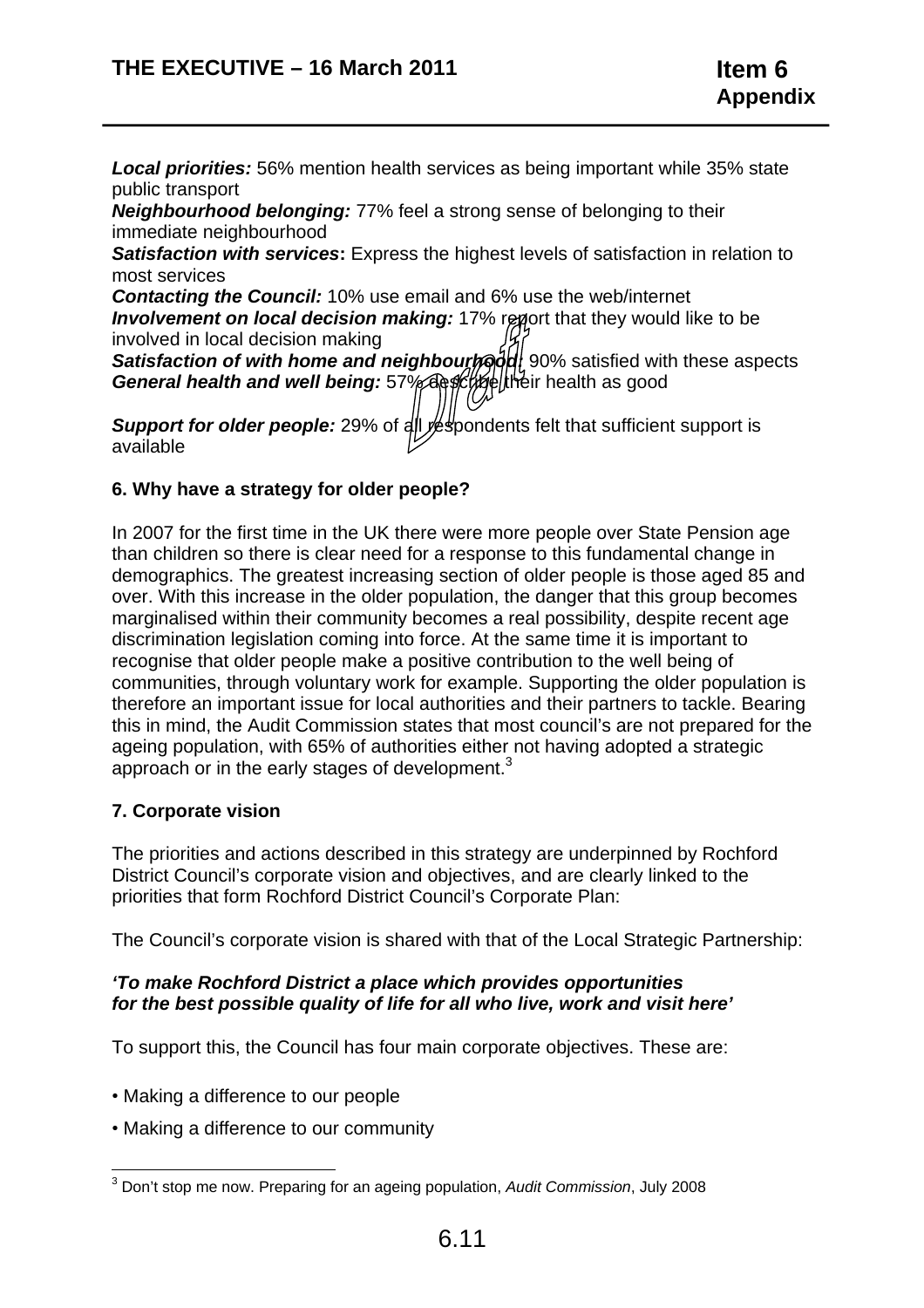- Making a difference to our environment
- Making a difference to our local economy

# **8. Listening to the views of older people**

Feedback from older people, via organisations of older people as well as those run on behalf of older people, has played a part in shaping this strategy and the output from recent consultation exercises has been taken into account.

older people. The Rochford LSP Information Day focus of the bider people for its first meeting and participants were asked to complete a ship transitionnaire relating to services to

A focus group was held in mid-2010 in Hullbridge and was attended by an invited group of 15 older people from across the district.

# **9. Purpose of strategy**

The strategy will focus on practical actions that will address the needs of local older people. It will set a clear direction for developing services to people aged 50 and over for the next 3 years. There are six overall aims that this strategy will focus on:

- 1. To support the financial security of older people
- 2. To support access to mainstream services to older people
- 3. To support older people to lead healthy and active lifestyles
- 4. To support older people to feel safe and supported in their home and their neighbourhood
- 5. To support older people to make a positive contribution within their community
- 6. Preparing RDC as an organisation for the ageing population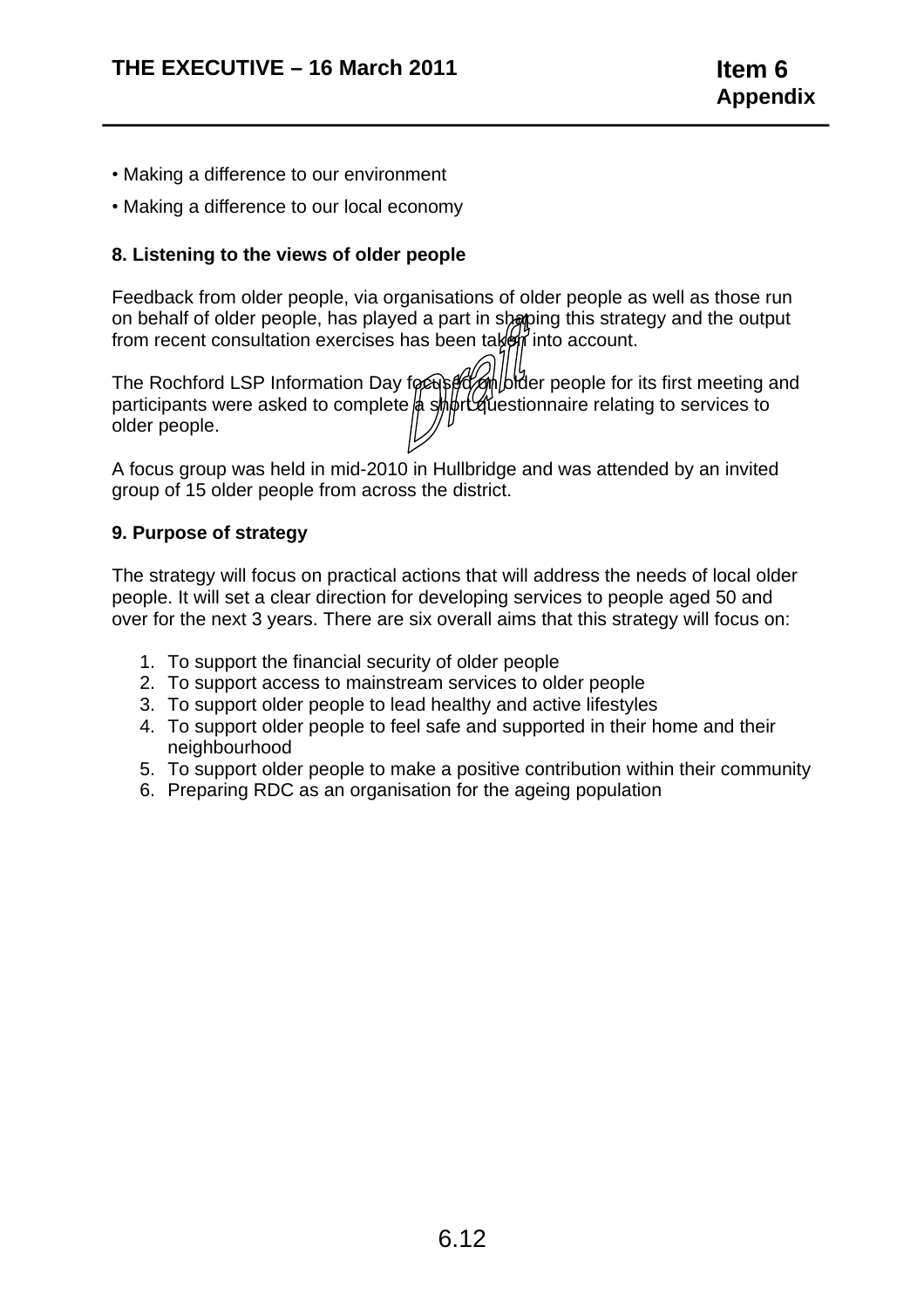## **1. Support the financial security of older people**

#### **Overview**

One of the main factors in achieving a good quality of life in older age is financial security; having a satisfactory income and the opportunity to work if so desired. However, the reality of old age can be contrary to this view. Some people do not want to retire at 65; others find themselves unable to do so. Being able to manage on a low income can be a struggle for some older people which can limit their quality of life.

## **Current provision**

The Council is engaged in the following work to assist older people mange their incomes:

- Providing information on benefits at community events on a regular basis
- Providing benefits advice and assessments
- Allocation of Discretionary Housing Benefit to those in most need
- Co-ordination of the multi-agency Rochford Benefits Network
- Referral for those who cannot pay their bills to the Citizens Advice Bureau and similar organisations
- Referral for those seeking advice on employment rights to the Citizens Advice Bureau and similar organisations
- Promotion of community shopping facilities through the 'Shop At My Local' scheme. This project encourages improved access to services and provides discounts and vouchers to members.
- Ensuring that the access to local shopping facilities are taken into account when preparing the Area Action Plans in the District

#### **Objectives for action**

- Monitor the increased administration demands placed on the Benefits Service that an ageing population will bring
- Continue to support financial and income advice services, such as the Citizens Advice Bureau
- Continue to investigate ways to promote benefit take up with older people, working in collaboration with partners such as the Pension Service
- Widen use of electronic claim form for Visiting Officers to use with older people
- Evolve the community aspect of 'Shop At My Local'. Magazine set up to promote the benefits of the scheme to wider audience, particularly those without internet access.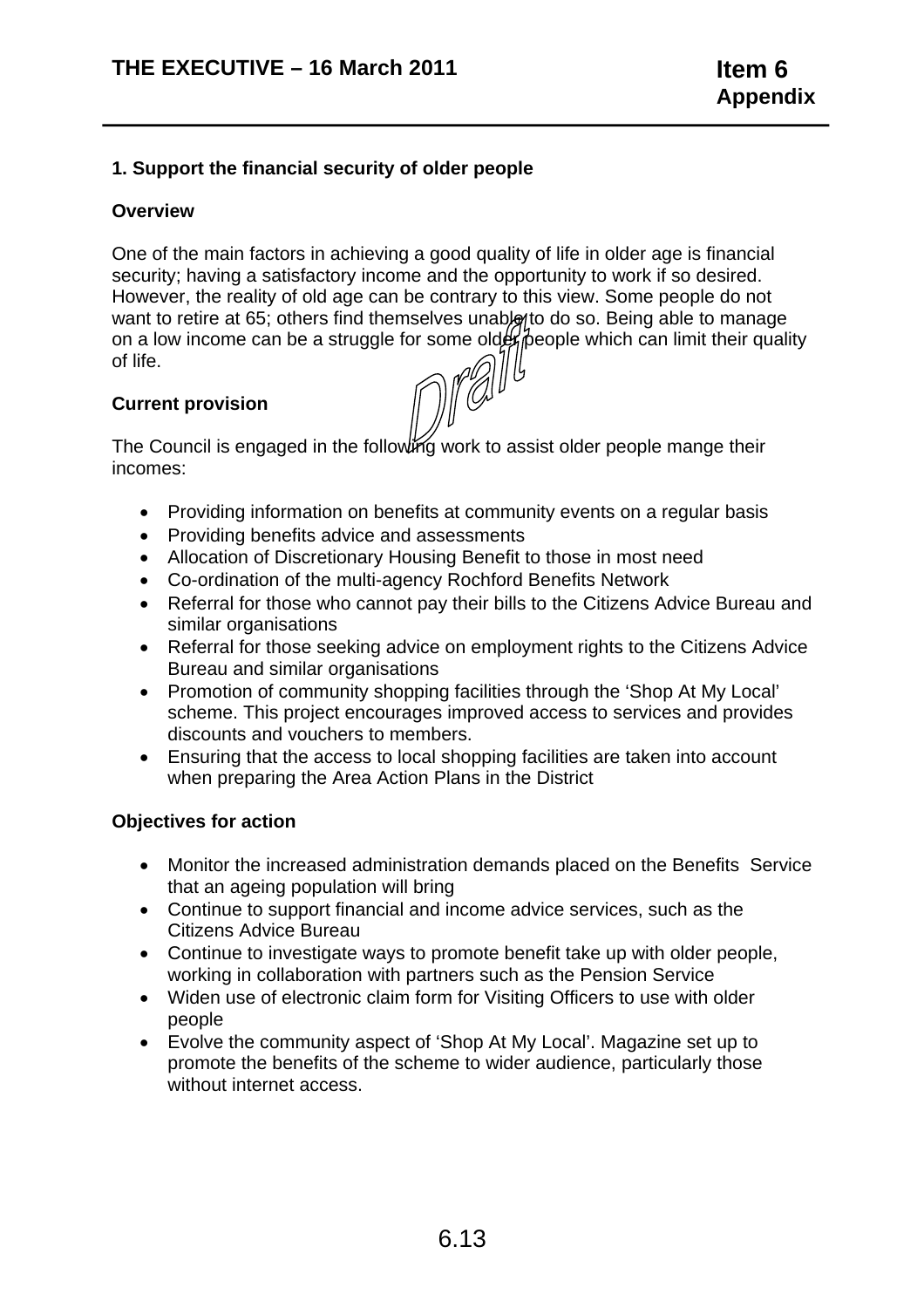## **2. Supporting access to mainstream services and information for older people**

#### **Overview**

Access to mainstream services and information is vital if older sections of the community are to remain independent and maintain control over their lives. Local authorities are a main conduit through which information passes and making this accessible to all remains a key priority. Access to quality advice and advocacy services are also key elements in ensuring that  $\theta$  well-being of older people is retained.

The Council's Communication Strate by strives to ensure that communication with all residents is in line with expectation  $4$ hd/reed. Face to face interaction was identified as an important way of communicating at a focus group event held in Hullbridge in 2010.

Underpinning how older people access services, such as shops, leisure amenities, GP practices and hospitals, are transport facilities that can be relied on and are flexible enough to support independence. The 2008 Place Survey found that the level of traffic congestion, road and pavement repairs and public transport were in the top 5 things that most need improving in the local area. With this in mind, the integration of transport and service planning becomes an important issue.

## **Current provision**

Examples of current initiatives that are underway to strengthen the communication and information exchange between the Council, its partners and older people include:

- Offering a personalised service to residents when they contact the Council
- A series of service standards that apply to all residents, which are detailed in the Council's Customer Charter
- Using existing Access to Services information to ensure that older people can contact the Council to receive information in a way that suits them.
- Using MOSAIC data contained in the District profile to target communication activity. MOSAIC is a Geodemographic tool. Geodemographic systems estimate the most probable characteristics of people based on the pooled profile of all people living in a small area.
- LSP information Days local partners offering information and advice on the services that they offer
- Maintaining links with Parishes. For example, the Council helped to promote the 'Hockley at War' reminiscence event in partnership with the local parish council
- Publishing information in a variety of formats.
- Access to local websites providing advice and information on services, activities, support, wills, funerals, housing, and finance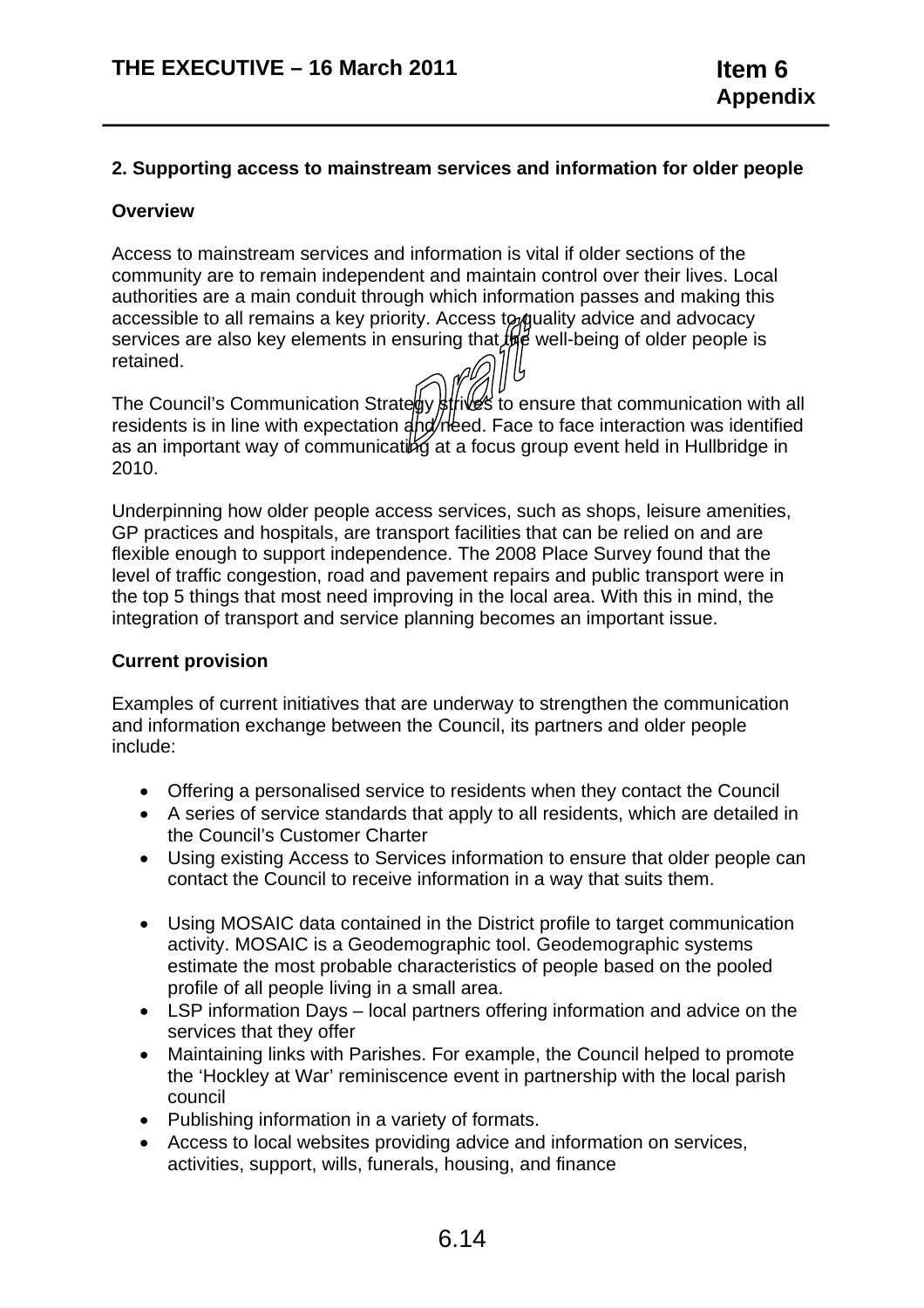- Provision of Taxi Voucher Scheme, (to be discontinued following reductions in local government grant)
- Supporting the National Concessionary Bus Pass scheme
- Support to Wyvern Community Transport Scheme

#### **Objectives for action**

- Use of data to:
	- $\circ$  underpin effective communitation (e.g. District MOSAIC profile)
	- $\circ$  allow appropriate ways of disseminating information with older people
- Make quality information more gasily available to older people in a format convenient for them to use
- Develop older peoples calendar to inform older people of events and initiatives happening locally
- Continue to use face the public events rotating around the district as a key way of engaging with older people
- Ensure access to new developments and neighbourhood facilities are given due priority in the LDF process
- Ensure that emergency planning issues are communicated effectively to older members of the community
- Continue to support the National Concessionary Bus Pass Scheme as directed by Essex County Council and central government
- Continue to support community transport within the District

#### **3. To support older people to lead healthy and active lifestyles**

#### **Overview**

The pressure on social services is set to increase dramatically over the coming years. The District Council along with its health and voluntary sector partners will play a crucial role in keeping older people physically active, which will reduce the risk of ill health, and help to maintain mobility for longer. Physical and mental activity can also help to prevent stress and depression.

#### **Current provision**

The council and its partners promote healthy and active lifestyle through the following initiatives**:** 

- Schemes aimed at assisting the over 50's maintain healthy lifestyles, such as Blues Bodycare Fit For Life, Active +, Health walks
- Working with Virgin Active, the Leisure Centre contractor, to ensure provision for older people is factored into the services and activities offered
- Linking in with health check projects, e.g. Healthy Chance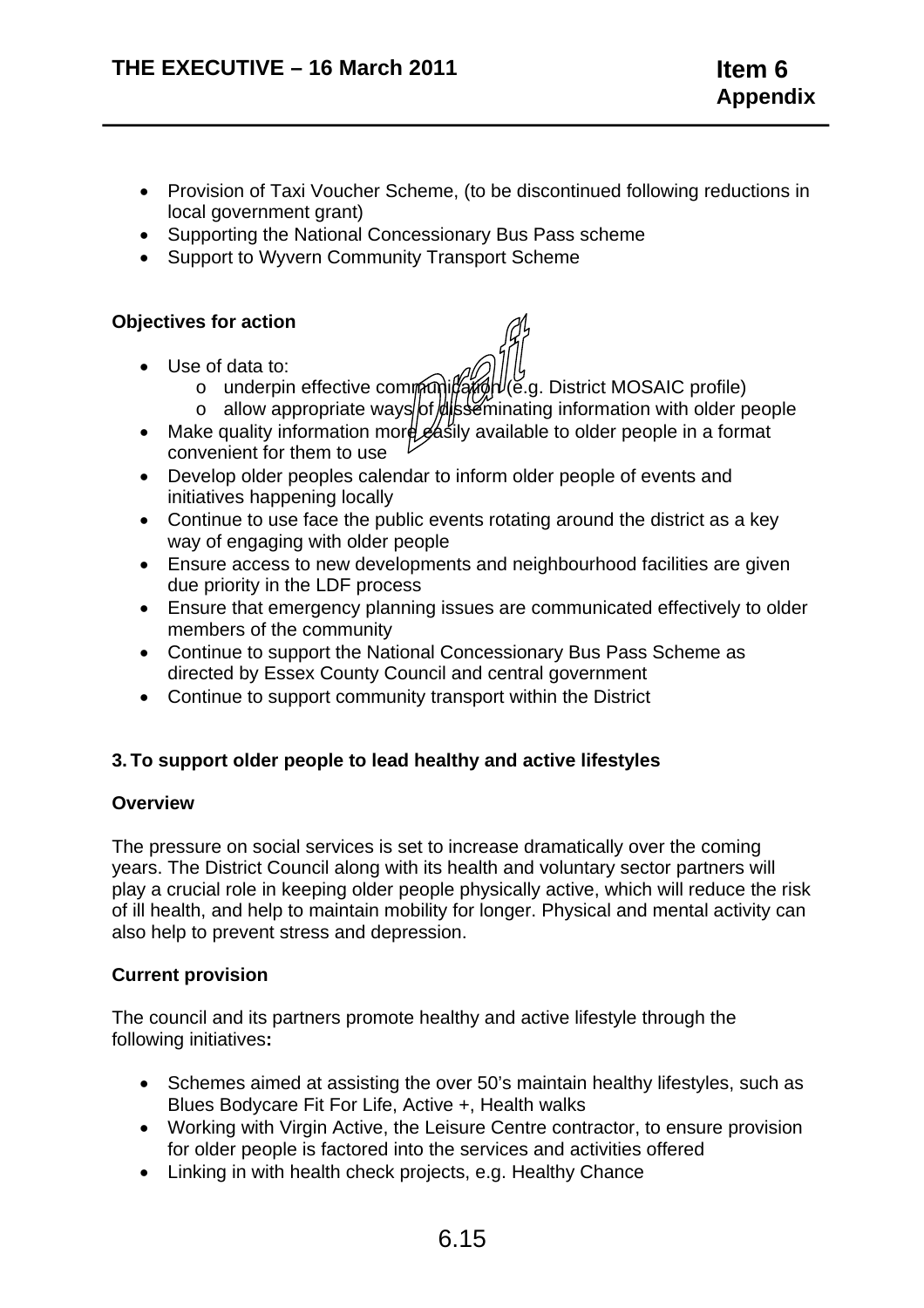- Falls prevention programmes run at sheltered housing units
- Promotion of adult learning opportunities available in the District

## **Objectives for action**

- Continue to provide and promote a range of sport and physical activities which appeal to the active over 50's, on an ongoing basis.
- Support the activities for transitional/frail of the people
- Promote NHS initiatives targeted at older  $\beta$  eople
- Ensure regulations around safeguarding bit vulnerable adults are adhered to
- **neighbourhood**  4. To support older people to feel**/safe** and supported in their home and their

#### **Overview**

Many older people will have lived in the District for a number of years and have formed a strong attachment to their home and neighbourhood. As such the demand for housing from the District's ageing population will require a range of solutions. The Government's Strategy, Lifetime Homes, Neighbourhoods: A National Strategy for Housing in an Ageing Society (CLG 2008) emphasises the importance of older people having access to good quality housing which is vital to helping them maintain their independence and quality of life. 'Homes for Older People: An Accommodation Strategy for Older People in Essex 2007-2009' (Essex County Council) says that the current housing provision in the County is inadequate in terms of people's aspirations and expectations and the type and location of existing accommodation.

Rochford has one of the lowest rates of crime in the Eastern region. Despite this, fear of crime can have a significant impact on the quality of life of older people by creating anxiety and preventing them from participating in society to the extent they would wish. Effective communication of key community safety messages are therefore crucial.

#### **Current provision**

Older people are supported in their home and neighbourhood by the Council:

#### *Home*

- Administering the Disabled Facilities Grant and the Rochford Home Maintenance and Adaptations Grant
- Supporting provision of the Handyman Scheme and the Gardening Service in collaboration with Springboard Home Improvement Agency, (These services will no longer be offered following reductions to local government grants)
- Supporting affordable warmth initiatives
- Offering an assisted bin collection service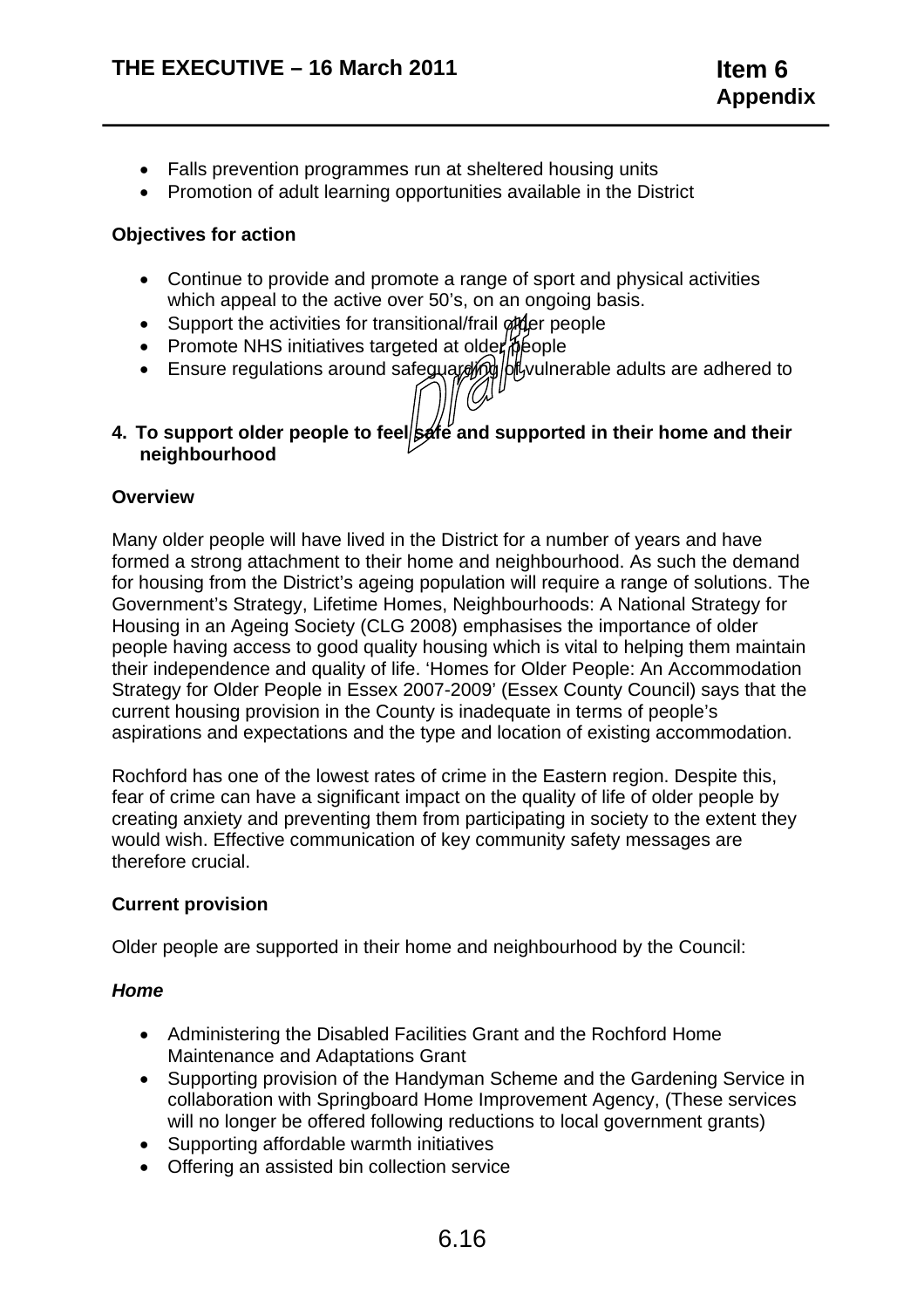- Assisting older people seeking social housing accommodation through the Housing Register and offering relevant advice
- Supporting Essex County Council in delivery of the Supporting People programme. This programme is subject to a budget review with services subject to change – the outcome will not be know until February 2011

# *Neighbourhood*

- Providing community safety information  $a_{n}^{(1)}$  advice given out at LSP Information Days and other community  $\frac{dy}{dx}$ ts.
- Encouraging older people to participate in annual Community Safety Partnership focus group consultation
- Communicating community  $S_{\theta}$  term messages through Council website, Council newspaper, and parish newspapers.
- Organising an annual Community Safety Partnership public meeting
- Supporting 'Neighbourhood Watch' and 'Nominate A Neighbour' schemes
- Rolling out SelectaDNA kits older people across the District
- Providing speakers at older people groups on a number of issues including rogue traders, tackling perceptions of crime
- Supporting neighbourhood policing

# **Objectives for action**

# *Home*

- Continue to provide grants to older people in line with agreed targets, subject to continued funding
- Work with RSLs and providers to assess specialist housing needs housing support and advice to older residents
- Ensuring new homes and neighbourhoods are age-proofed in their design through the LDF process
- Support housing opportunities for older people
- Continue bin pull out service
- Continue to work in partnership with Housing Providers and other agencies across the District to improve housing and support for older people based on personalisation and choice.

# *Neighbourhood*

• Communicate key community safety messages to local communities, linking in with schemes such as Neighbourhood Watch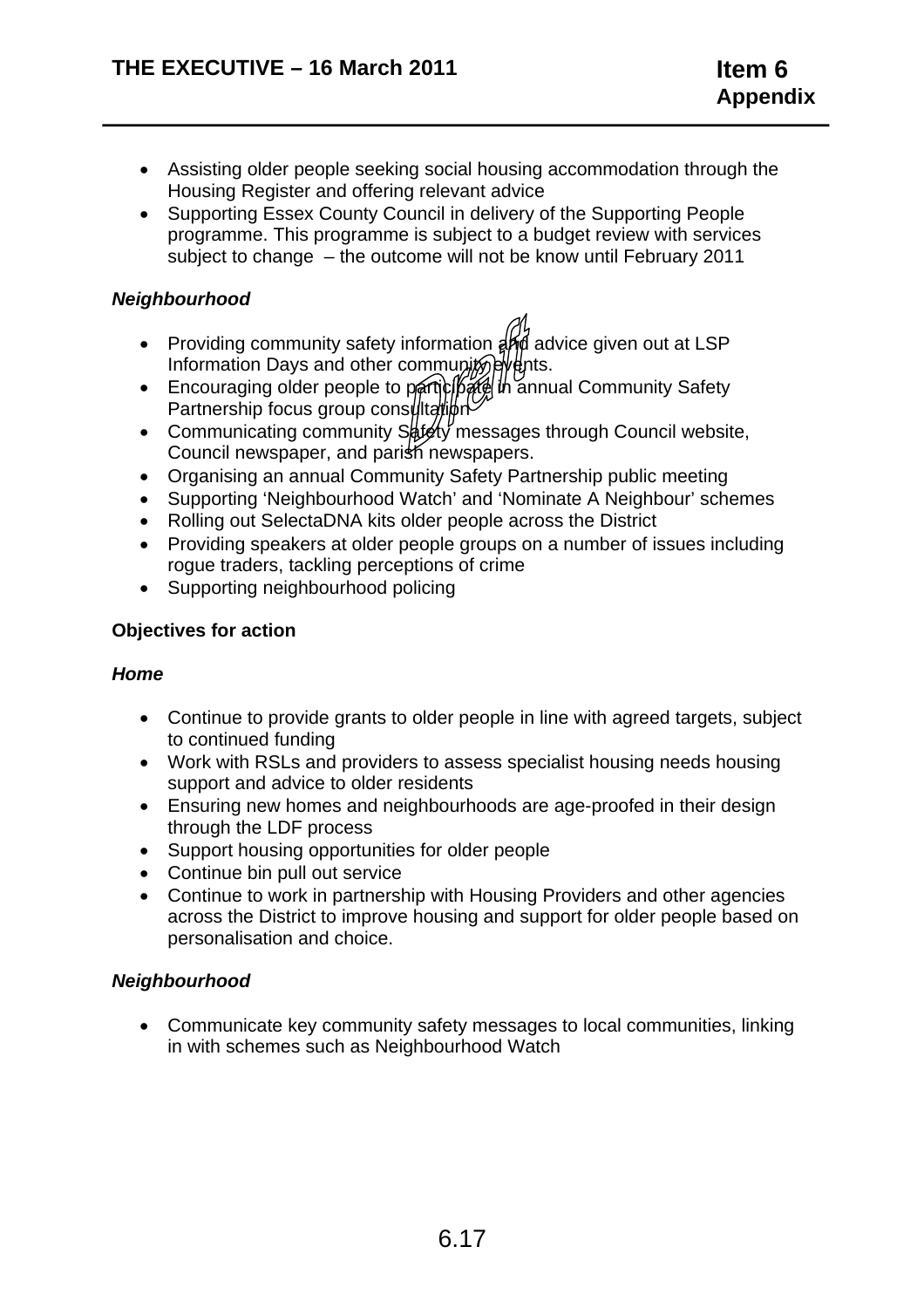#### **5. To support older people to make a positive contribution within their community**

## **Overview**

There has been a drive from central government since the Better Government for Older People (BGOP) programme to encourage older people to become 'active citizens'. One of the main aims of BGOP was to: improve public services for older people by better meeting their needs, listening to their views and encouraging and recognising their contribution to the modernisation of services'. The Council, and its partners, play an important role in promoting volunteering opportunities, encouraging intergenerational projects and involv $\frac{d}{dt}$  in the consultation activity and civic duties.

Older people are encouraged to make a positive contribution in the following ways:

## **Current provision**

- Citizens Panel which includes representation from older people
- Priority given to applications from older peoples groups for grants awarded from the Council's 'Voluntary Organisation Grants' fund
- Support to RRAVS, the local CVS, to increase volunteering opportunities for older residents
- Volunteering opportunities for council run projects, such as the Rayleigh Windmill
- Staff Volunteering Scheme which offers volunteers to older people groups in the District
- Support to those previously involved in military service through the annual Remembrance Service
- Community transport assistance to outings and clubs
- Participation in events such as the Rayleigh Arts Festival (15% of attendees will be over 50) and Rochford Art Trail (40% of participants will be over 50)

# **Objectives for action**

- Ensure that any consultation that is undertaken with local residents takes full account of the views of older people
- Formation of District wide Older People's Forum
- Continued promotion of volunteering opportunities for older people in partnership with RRAVS
- Include intergenerational projects in events such as the Rayleigh Arts Festival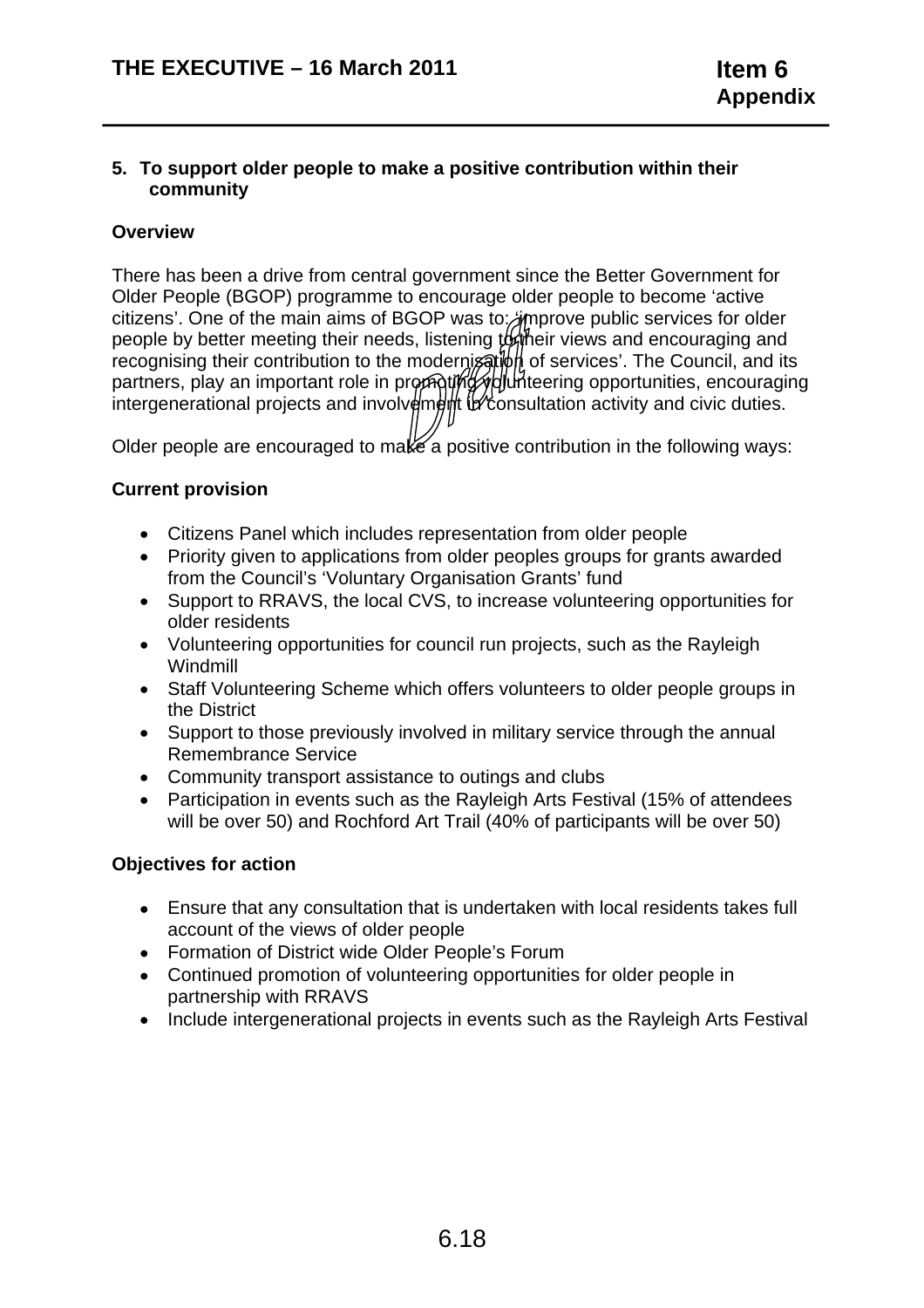## **6. Preparing RDC as an organisation for the ageing population**

#### **Overview**

Rochford District Council, in common with local authorities across the UK must start planning now for the increase in the older population. Corporately the organisation needs have an awareness of how a greater number of older people will impact on service planning and delivery. Specific measures will need to be adopted to ensure that effective services are delivered.

#### **Objectives for action**

- The ageing population should be be a corporate issue by 2011-12, linking into budget planning
- Ensure decisions are made using sound demographic profiling, using the expertise of partners as required
- A designated 'Older Persons Champion' be appointed
- The possible requirements of older people should be factored into future strategy design, underpinned by the Equality Impact Assessment framework
- Create an action plan which links into existing strategies and associated action plans. Action Plan reviewed on an annual basis
- Generate an awareness of financial modelling tools used to help tackle the ageing population – see Audit Commission guidance

**The actions identified in this strategy do not commit the Council to significant investment beyond its normal and existing activities – rather it aims to raise awareness of the increase in the ageing population within the district in coming years and encourage services to make adjustments where necessary.**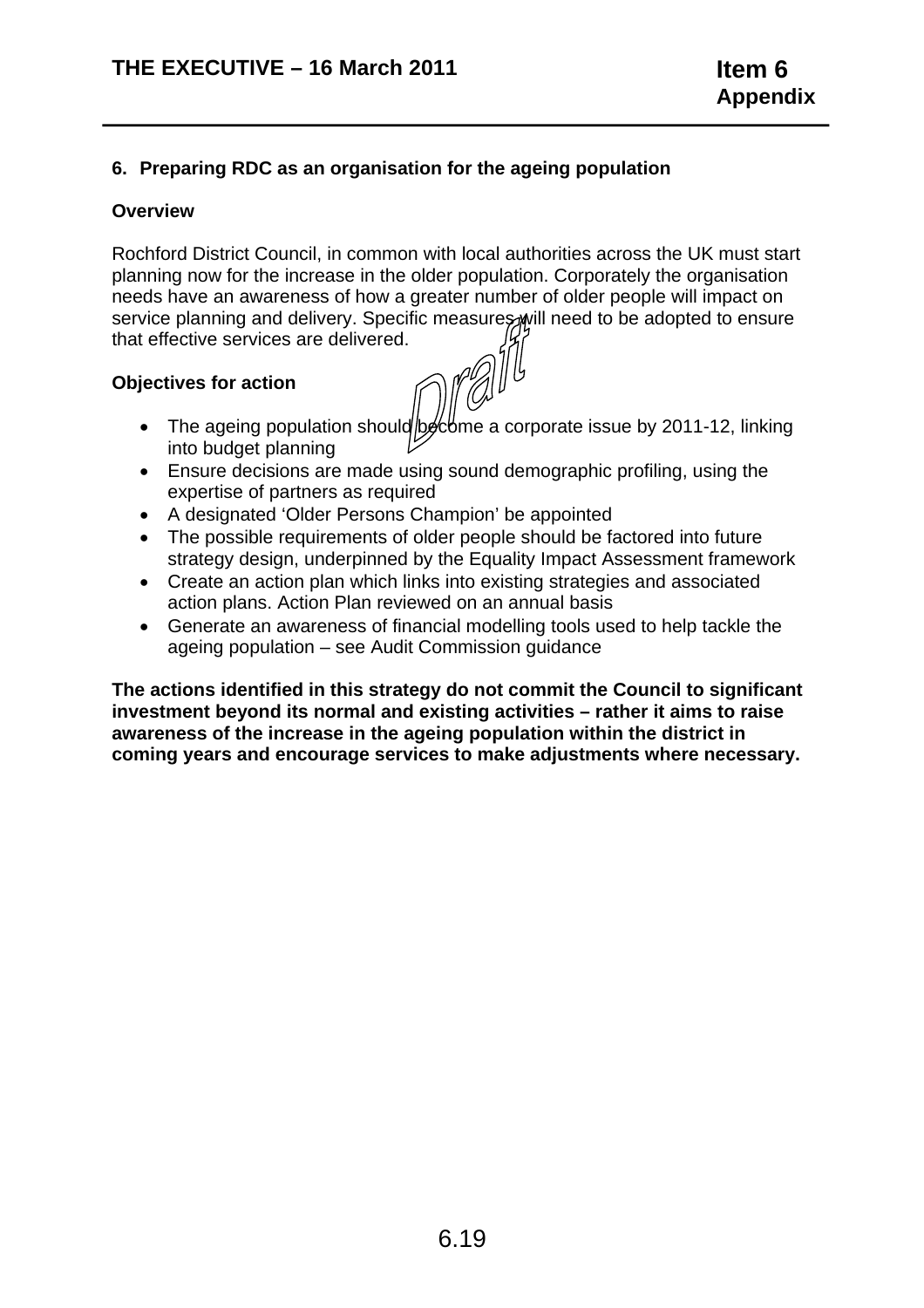aimed at the over 65's

| Action Plan 2011-12                                                                                                          |                                        |                                                                                 |                   |                                                                                                                                                        |                                                                                                                                                                                                                                                                                                  |  |  |
|------------------------------------------------------------------------------------------------------------------------------|----------------------------------------|---------------------------------------------------------------------------------|-------------------|--------------------------------------------------------------------------------------------------------------------------------------------------------|--------------------------------------------------------------------------------------------------------------------------------------------------------------------------------------------------------------------------------------------------------------------------------------------------|--|--|
| 1. To support the financial security of older people                                                                         |                                        |                                                                                 |                   |                                                                                                                                                        |                                                                                                                                                                                                                                                                                                  |  |  |
| <b>Action</b>                                                                                                                | <b>Resource</b><br><b>implications</b> | <b>Responsibility</b>                                                           | <b>Timeframe</b>  | <b>Milestones</b>                                                                                                                                      | <b>Comments</b>                                                                                                                                                                                                                                                                                  |  |  |
| Monitor the increased<br>administration demands<br>placed on the Benefits<br>Service that an ageing<br>population will bring | Staff time                             | Revenues and<br><b>Benefits Manager</b>                                         | <b>March 2012</b> | -Monitor increase<br>demands and feed<br>into HRMT                                                                                                     | Quarterly snap shot of<br>caseload make-up to<br>identify demands/tends                                                                                                                                                                                                                          |  |  |
| Continue to support<br>financial and income<br>advice services, such as<br>the Citizens Advice<br><b>Bureau</b>              | Staff time<br>Council grant            | Head of<br>Community<br><b>Services</b><br>Community<br><b>Planning Officer</b> | March 2012        | -Feed into budget<br>process<br>-Statistics provided<br>by the Citizens<br><b>Advice Bureau</b><br>showing take up of<br>services from older<br>people | 18% of total clients<br>were over 65 in<br>2009/10. This number<br>is likely to increase due<br>to the current economic<br>climate which has seen<br>an increase in the<br>number of working age<br>people claiming benefit.<br>The take up group have<br>discussed possible<br>future campaigns |  |  |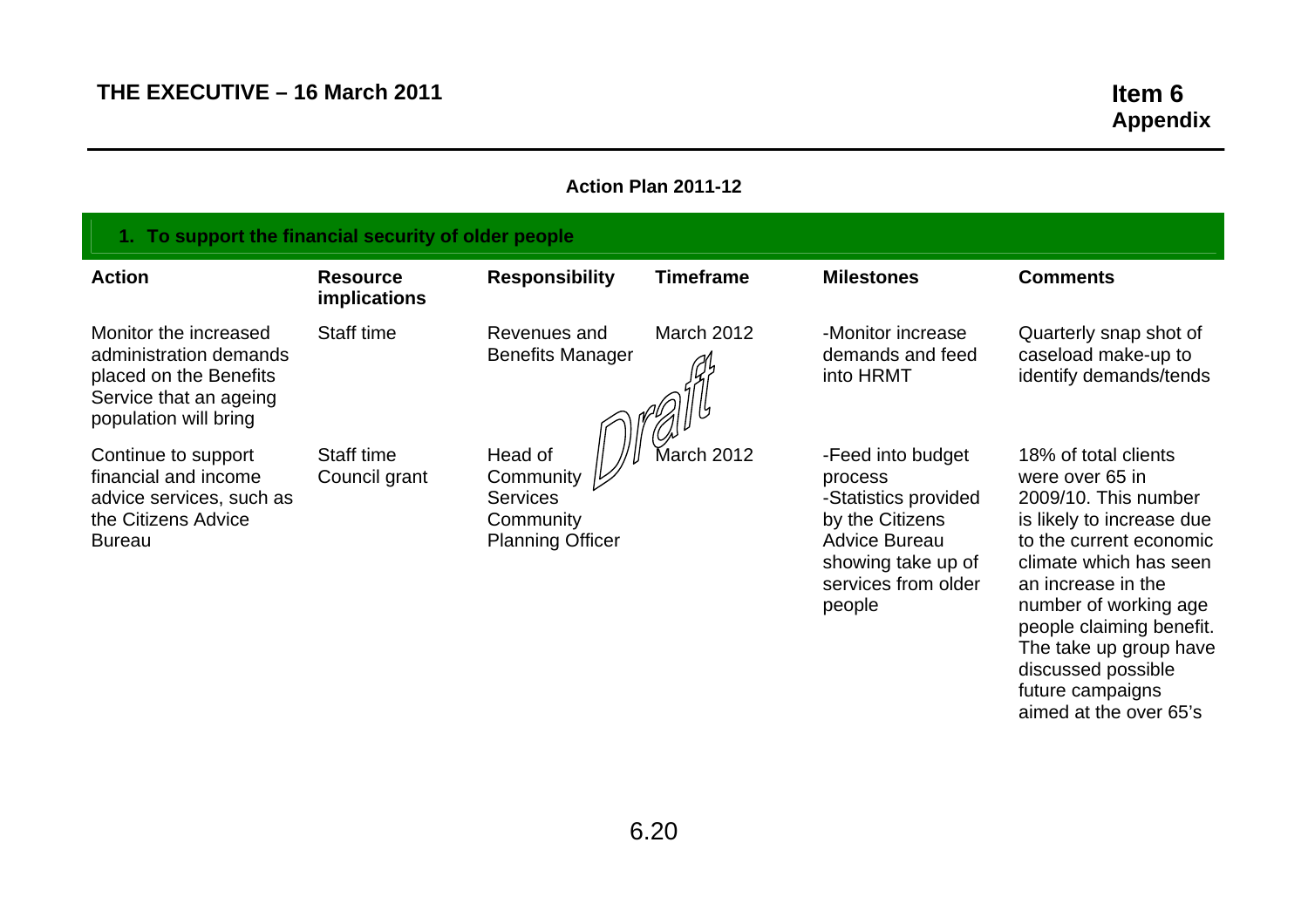# THE EXECUTIVE – 16 March 2011 **Item 6**

# **Appendix**

Continue to investigate Staff time Revenues and March 2012 To be developed as ways to promote benefit **Benefits Manager part of the officer** part of the officer take up with older **Take-Up group** people, working in although it should be people, working in collaboration with a collaboration with  $\alpha$  collaboration with  $\alpha$ ,  $\alpha$  acknowledged that, partners such as the due to finite due to finite due to finite due to finite due to finite Pension Service and resources, our core example and resources and resources, our core **Citizens Advice Bureau** *priorities* are

Widen use of electronic Staff time

claim form for Visiting Officers to use with older people

Revenues and  $\mathcal{N}^{\nu}$  Ongoing Target not Benefits Manager considered

processing claims and collecting revenue.

appropriate as service is demand lead

Links in with Revenues and Benefits promotional plan. -Links in with existing mechanisms designed to measure take up of service

Also links with officer Take-Up Group and stakeholder Multi-Agency Group

Take-up of service being monitored by marital status, date of birth, age, postcode and ethnic status.

The intention is to take as many claims as possible via the electronic method, however, there are still some scenario's where this will not be possible.

Magazine set up to promote the benefits of

Evolve the community Staff time Economic March 2012 -Shop At My Local aspect of 'Shop At My Project funding Development magazine set up

6.21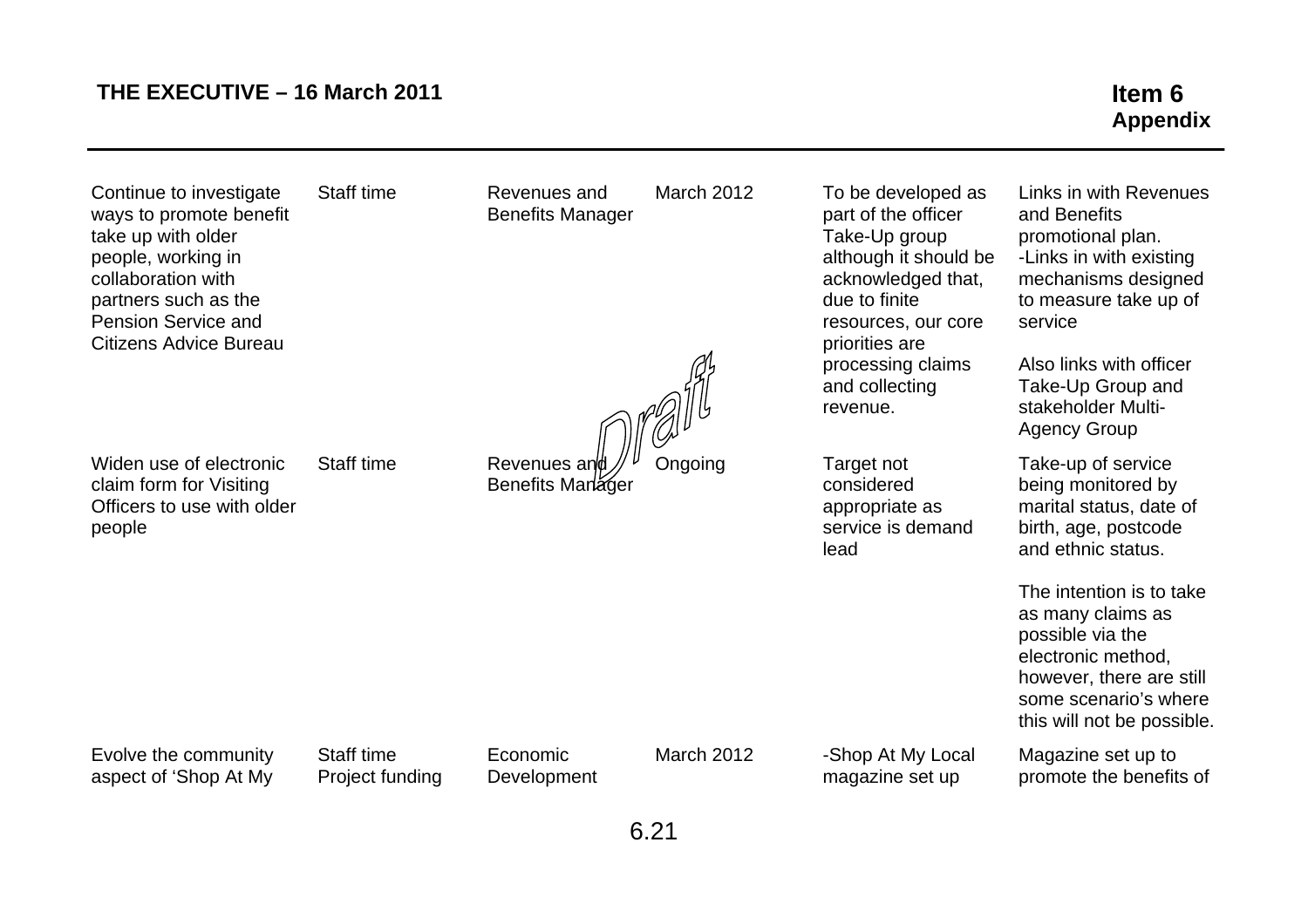# **THE EXECUTIVE – 16 March 2011 Item 6**

| Local'                                                                                                                                              |                                 | Officer                                                                          | A                 |                                                                                                                                                    | the scheme to wider<br>audience, particularly<br>those without internet<br>access. Feedback<br>sought from members<br>on usefulness of the<br>scheme/magazine from<br>scheme feedback<br>surveys. |
|-----------------------------------------------------------------------------------------------------------------------------------------------------|---------------------------------|----------------------------------------------------------------------------------|-------------------|----------------------------------------------------------------------------------------------------------------------------------------------------|---------------------------------------------------------------------------------------------------------------------------------------------------------------------------------------------------|
| 2. To support access to mainstream services to older people                                                                                         |                                 |                                                                                  |                   |                                                                                                                                                    |                                                                                                                                                                                                   |
| <b>Action</b>                                                                                                                                       | <b>Resource</b><br>implications | <b>Responsibility</b>                                                            | Timeframe         | <b>Milestones</b>                                                                                                                                  | <b>Comments</b>                                                                                                                                                                                   |
| Make quality information<br>more easily available to<br>older people in a format<br>convenient for them to<br>use, on issues such as<br>bereavement | Staff time                      | Corporate<br>Communications<br>Officer /<br>Community<br><b>Planning Officer</b> | <b>March 2012</b> | -Survey Customers<br>about what<br>information they want<br>to see and how they<br>want to see it. Then<br>set up a prioritised<br>plan to deliver | Links into<br>Communications<br>Strategy                                                                                                                                                          |
| Develop older peoples<br>calendar to inform older<br>people of events and<br>initiatives happening<br>locally                                       | Staff time                      | Corporate<br>Communications<br>Manager /<br>Community<br><b>Planning Officer</b> | <b>March 2012</b> | -Development of<br>calendar<br>-Develop general<br>awareness of older<br>peoples groups<br>operating in the                                        |                                                                                                                                                                                                   |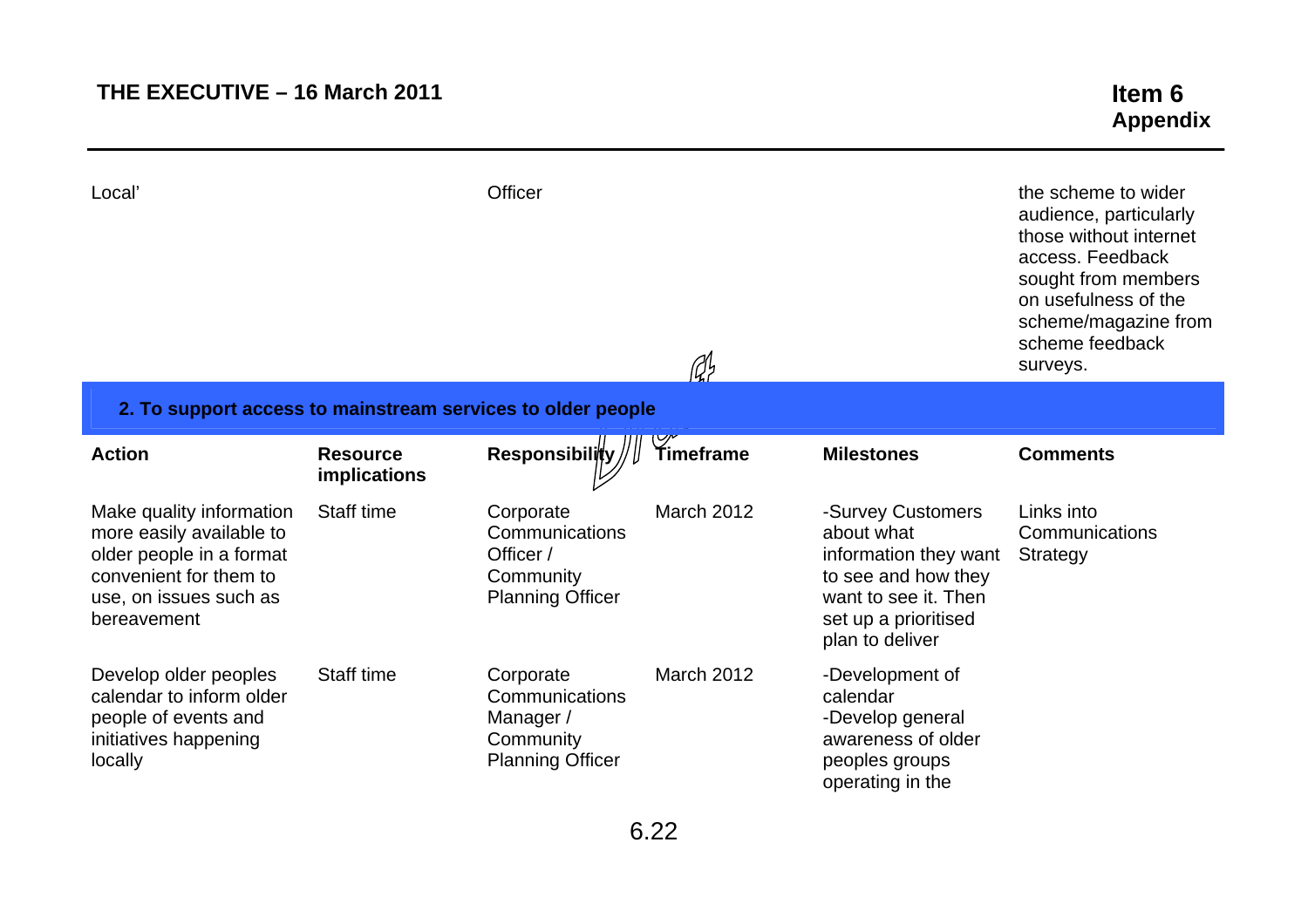|                                                                                                                            |                                                  |                                                                       |                                                                                                                                                           | <b>District</b>                                                                                                     |                                                                                                                                                                          |
|----------------------------------------------------------------------------------------------------------------------------|--------------------------------------------------|-----------------------------------------------------------------------|-----------------------------------------------------------------------------------------------------------------------------------------------------------|---------------------------------------------------------------------------------------------------------------------|--------------------------------------------------------------------------------------------------------------------------------------------------------------------------|
| Continue to use face the<br>public events rotating<br>around the district as a<br>key way of engaging with<br>older people | Staff time<br>LSP / Community<br>Planning budget | LSP Officer /<br>Community<br><b>Planning Officer</b>                 | <b>March 2012</b>                                                                                                                                         | -Hold at least one<br>older person themed<br>event every year                                                       | Key action of<br>Community<br><b>Involvement Group</b>                                                                                                                   |
| Ensure access to new<br>developments and<br>neighbourhood facilities<br>are given due priority in<br>the LDF process       | Staff time                                       | <b>Planning Policy</b>                                                | Adoption of Core<br>Strafegy by June<br>2011. Adoption<br><b>6% old her</b> relevant<br>( <b>D⁄e</b> velopment<br><b>Plan Documents</b><br>by August 2012 | Adoption of<br>Development Plan<br><b>Documents</b>                                                                 | Relates to physical<br>access or accessibility<br>of neighbour hood<br>services/facilities                                                                               |
| Ensure that emergency<br>planning issues are<br>communicated effectively<br>to older members of the<br>community           | Staff time and<br>existing budgets               | Emergency<br><b>Planning Officer</b>                                  | March 2012                                                                                                                                                | -Provide information<br>to Parish Councils to<br>pass on to their<br>residents. Linked to<br><b>Divisional Plan</b> |                                                                                                                                                                          |
| Continue to administer<br><b>National Concessionary</b><br><b>Bus Pass Scheme</b>                                          | Staff time                                       | Transportation<br>Manager /<br>Concessionary<br><b>Travel Officer</b> | Renew passes by<br>March 2011.<br>Continue to issue<br>new and<br>replacement<br>passes on behalf<br>of Essex County<br>Council (subject                  | To ensure all<br>residents are aware<br>of the automatic<br>renewal procedure                                       | To arrange an<br>advertising campaign to<br>inform residents.<br>A decision on the role<br>of the Council in the<br>administration of the<br><b>Concessionary Scheme</b> |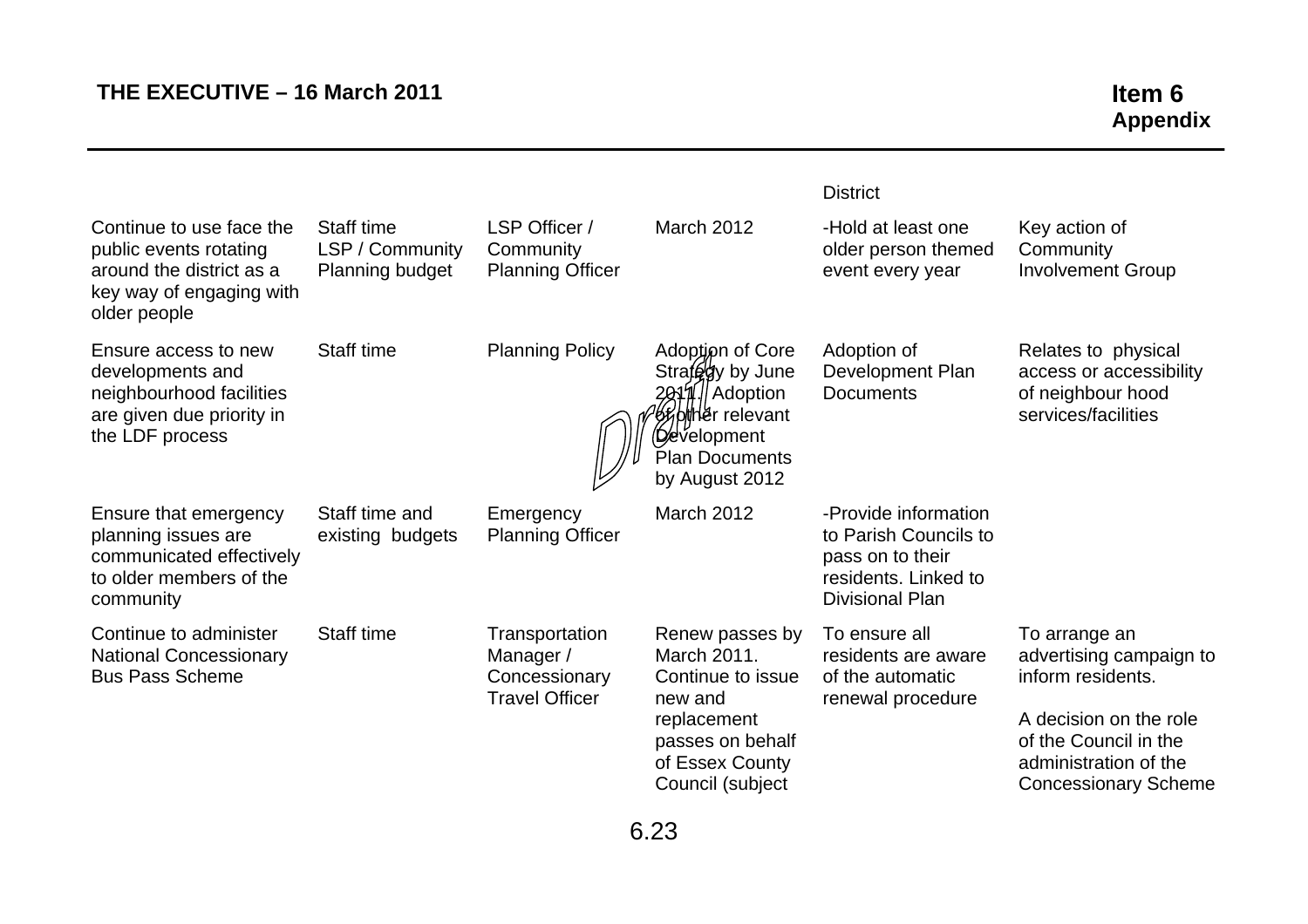|                                                                   |                                 |                           | to agreement $-$<br>April 2011) |                                                                                                                                                           | will not be know until<br>April 2011                                                                                                                                                                 |
|-------------------------------------------------------------------|---------------------------------|---------------------------|---------------------------------|-----------------------------------------------------------------------------------------------------------------------------------------------------------|------------------------------------------------------------------------------------------------------------------------------------------------------------------------------------------------------|
| Continue to support<br>community transport<br>within the district | Staff time                      | Transportation<br>Manager | Ongoing                         | <b>Attend WCT</b><br>quarterly meeting<br>and continue to<br>support and promote<br>the services provided<br>by WCT in the<br><b>District of Rochford</b> | A decision on the future<br>funding of WCT by the<br>Council will not be<br>known until mid -<br>March 2011. The level<br>of future involvement<br>with WCT may be<br>dependent on this<br>decision. |
| 3. To support older people to lead healthy and active lifestyles  |                                 |                           |                                 |                                                                                                                                                           |                                                                                                                                                                                                      |
|                                                                   |                                 |                           |                                 |                                                                                                                                                           |                                                                                                                                                                                                      |
| <b>Action</b>                                                     | <b>Resource</b><br>implications | <b>Responsibility</b>     | <b>Timeframe</b>                | <b>Milestones</b>                                                                                                                                         | <b>Comments</b>                                                                                                                                                                                      |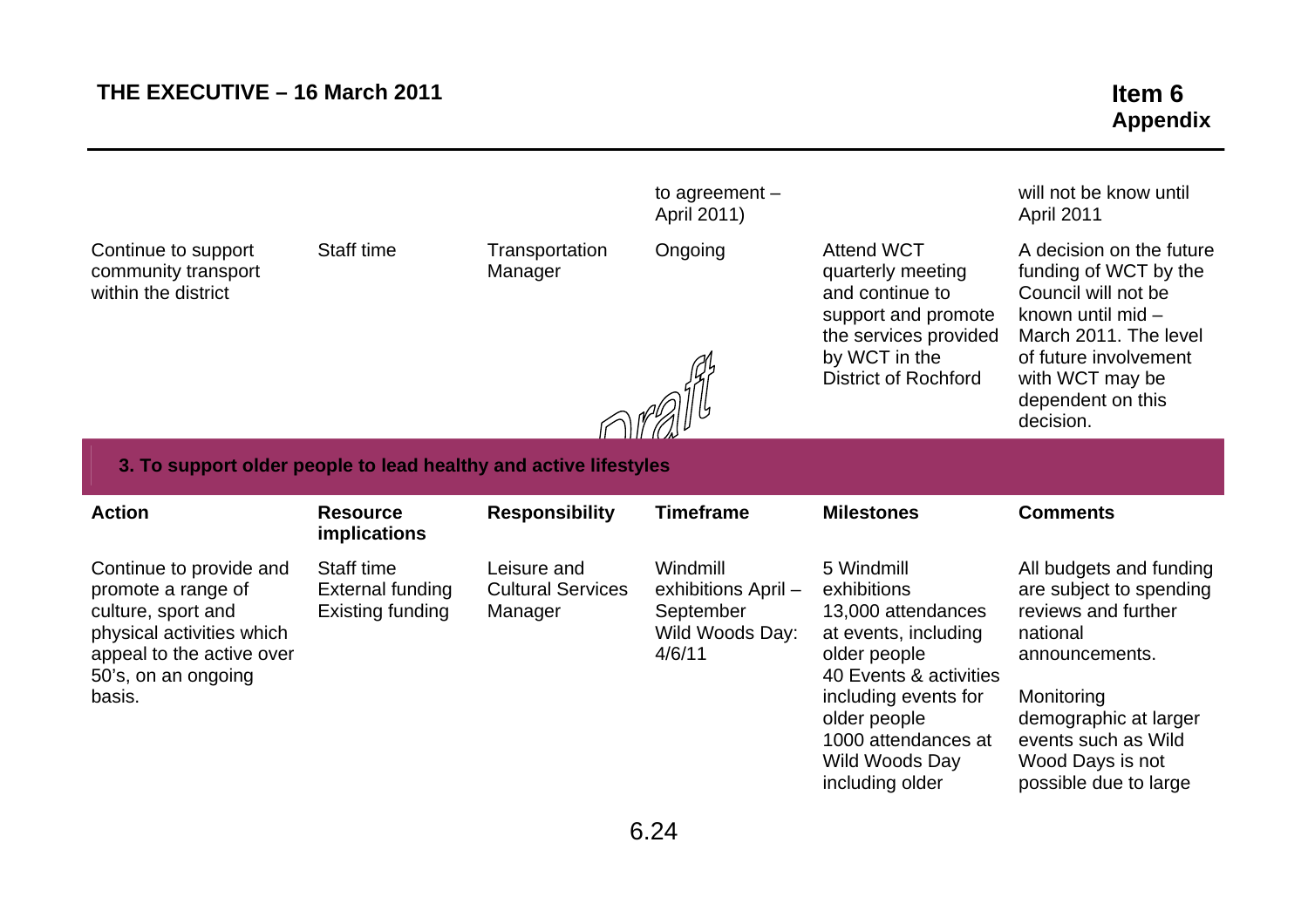be rolled out March

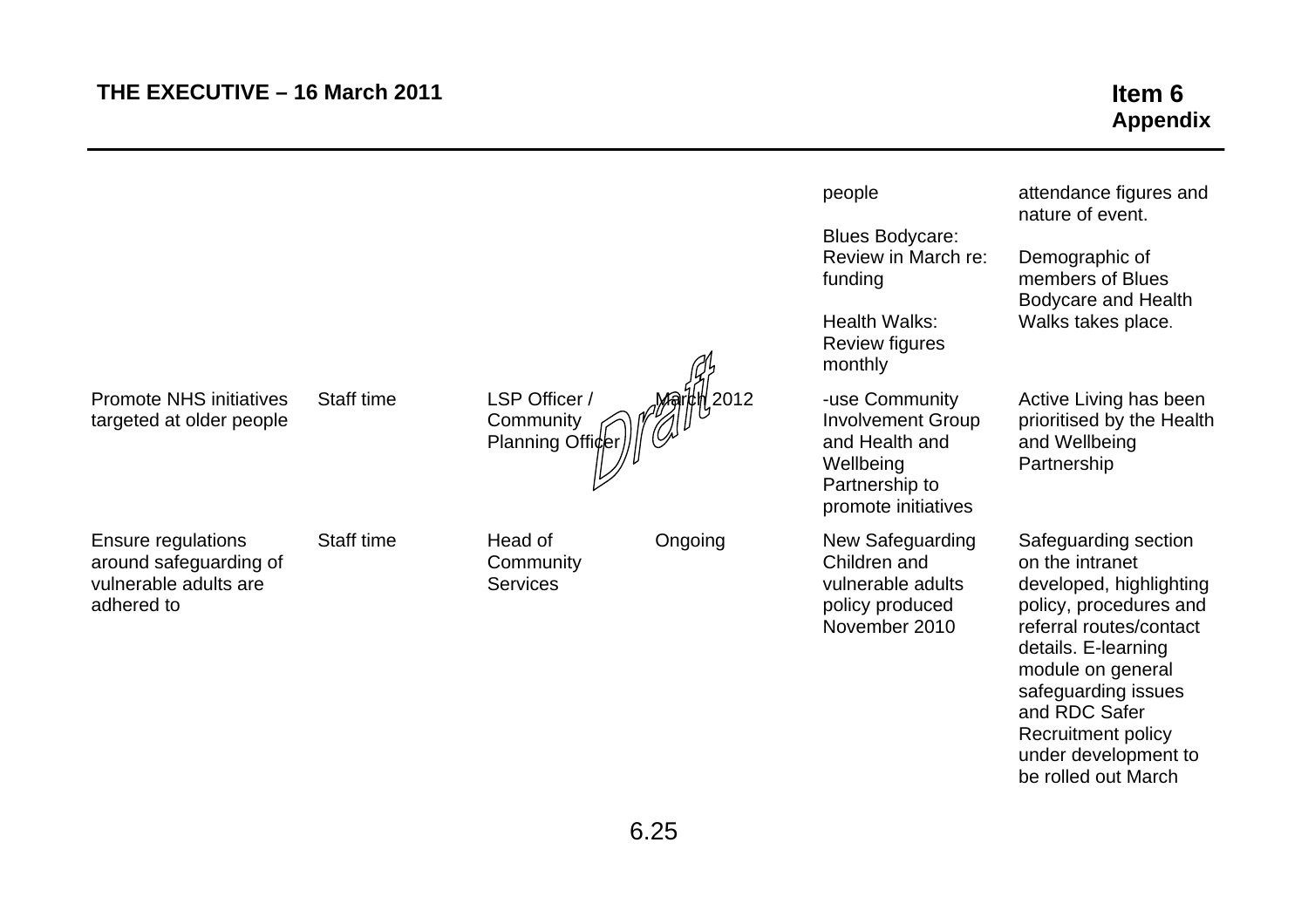|                                                                                                                 |                                                                           |                                                   |                   |                                                                                    | 2011.                                                                                            |
|-----------------------------------------------------------------------------------------------------------------|---------------------------------------------------------------------------|---------------------------------------------------|-------------------|------------------------------------------------------------------------------------|--------------------------------------------------------------------------------------------------|
| 4. To support older people to feel safe and supported in their home and their neighbourhood                     |                                                                           |                                                   |                   |                                                                                    |                                                                                                  |
| <b>Action</b>                                                                                                   | <b>Resource</b><br><b>implications</b>                                    | <b>Responsibility</b>                             | <b>Timeframe</b>  | <b>Milestones</b>                                                                  | <b>Comments</b>                                                                                  |
| Continue to provide<br><b>Disabled Facilities</b><br><b>Grants and Rochford</b><br><b>Maintenance Grants to</b> | Staff time<br><b>Capital Budget</b><br>funds both. DFG<br>part funding by | <b>Strategic Housing</b><br>Manager               | <b>March 2012</b> | Measures re time<br>taken to approve and<br>complete works                         | New measurers<br>introduced to monitor<br>who receives grants.                                   |
| older people in line with<br>agreed targets                                                                     | grant                                                                     |                                                   |                   | <b>Refer to Divisional</b><br>Plan for detail                                      | Policy may be reviewed<br>in the future                                                          |
| Provide housing options<br>advice for older people<br>and people with specific<br>support needs                 | Staff time                                                                | <b>Strategic Housing</b><br>Manager               | Ongoing           | Target not<br>considered<br>appropriate as<br>service is demand<br>lead            | Advice provided on a<br>continuing basis as and<br>when required.                                |
| Housing support and<br>advice to owner<br>occupiers                                                             | Staff time                                                                | <b>Strategic Housing</b><br>Manager               | Ongoing           | Target not<br>considered<br>appropriate as<br>service is demand<br>lead            | Advice provided on a<br>continuing basis as and<br>when required.                                |
| Continue with the<br>assisted collection<br>service                                                             | Small amount of<br>Staff time in<br>administering this<br>service         | <b>Street Scene and</b><br>Open Spaces<br>Manager | Ongoing           | No targets set for<br>contractor. In March<br>2011 436 residents<br>on the scheme. | This service is provided<br>to all residents<br>requiring this service,<br>anyone contacting the |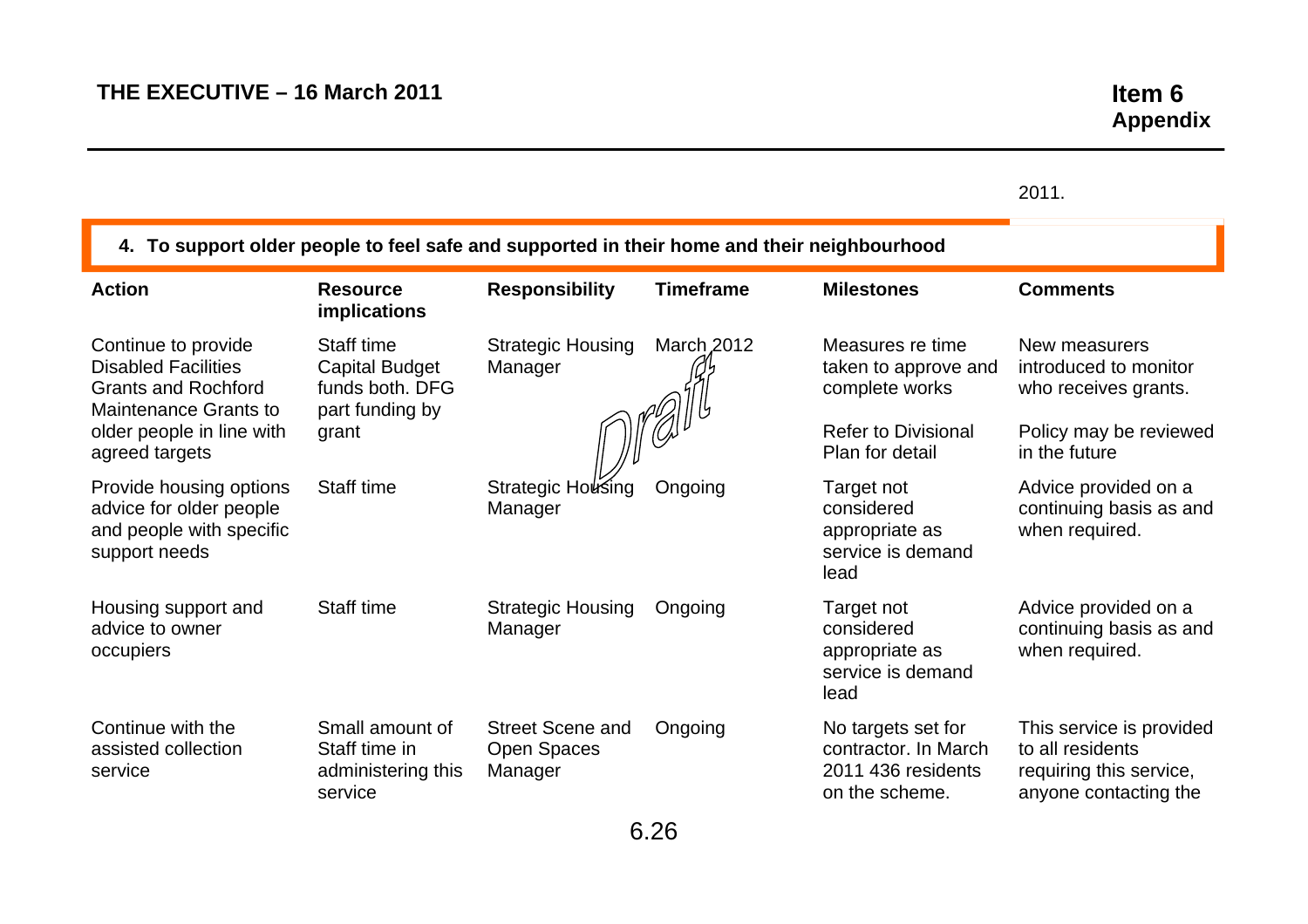|                                                                                                                                                                                                            | There are no<br>additional costs<br>arising from this<br>from the council<br>waste management<br>contract |                                     |                                                                     | Appox. 346 of<br>service users are<br>over 65. Age range<br>of service users not<br>routinely monitored<br>but an annual<br>snapshot will be<br>recorded.                                       | Council or who RDC<br>identifies as needing<br>this service will be<br>provided with it, at no<br>charge.                                                               |
|------------------------------------------------------------------------------------------------------------------------------------------------------------------------------------------------------------|-----------------------------------------------------------------------------------------------------------|-------------------------------------|---------------------------------------------------------------------|-------------------------------------------------------------------------------------------------------------------------------------------------------------------------------------------------|-------------------------------------------------------------------------------------------------------------------------------------------------------------------------|
| Continue to work in<br>partnership with Housing<br>Providers and other<br>agencies across the<br>District to improve<br>housing and support for<br>older people based on<br>personalisation and<br>choice. | Staff time                                                                                                | <b>Strategic Housing</b><br>Manager | Ongoing                                                             | <b>Choice Based</b><br>Lettings introduced<br>2011.<br>Work with Registered<br>Providers to identify<br>needs of older<br>people and possible<br>improvements to<br>their sheltered<br>schemes. | Work with Registered<br>Providers when<br>required.                                                                                                                     |
| Communicate key<br>community safety<br>messages to local<br>communities, linking in<br>with schemes such as<br>Neighbourhood Watch                                                                         | Staff time and<br>future funding for<br><b>Community Safety</b><br>Partnerships                           | Community<br><b>Safety Manager</b>  | Ongoing. Linked<br>to CSP targets<br>set in related<br>action plans | Increase the number<br>of NHW co-<br>ordinators across the<br>District. Baseline<br>figure and %<br>increase to be set for<br>2011/12                                                           | Key priority identified in<br><b>CSP Strategic</b><br><b>Assessment 2010/2011</b><br>Links into<br><b>Community Safety</b><br>messages conveyed<br>through both the RDC |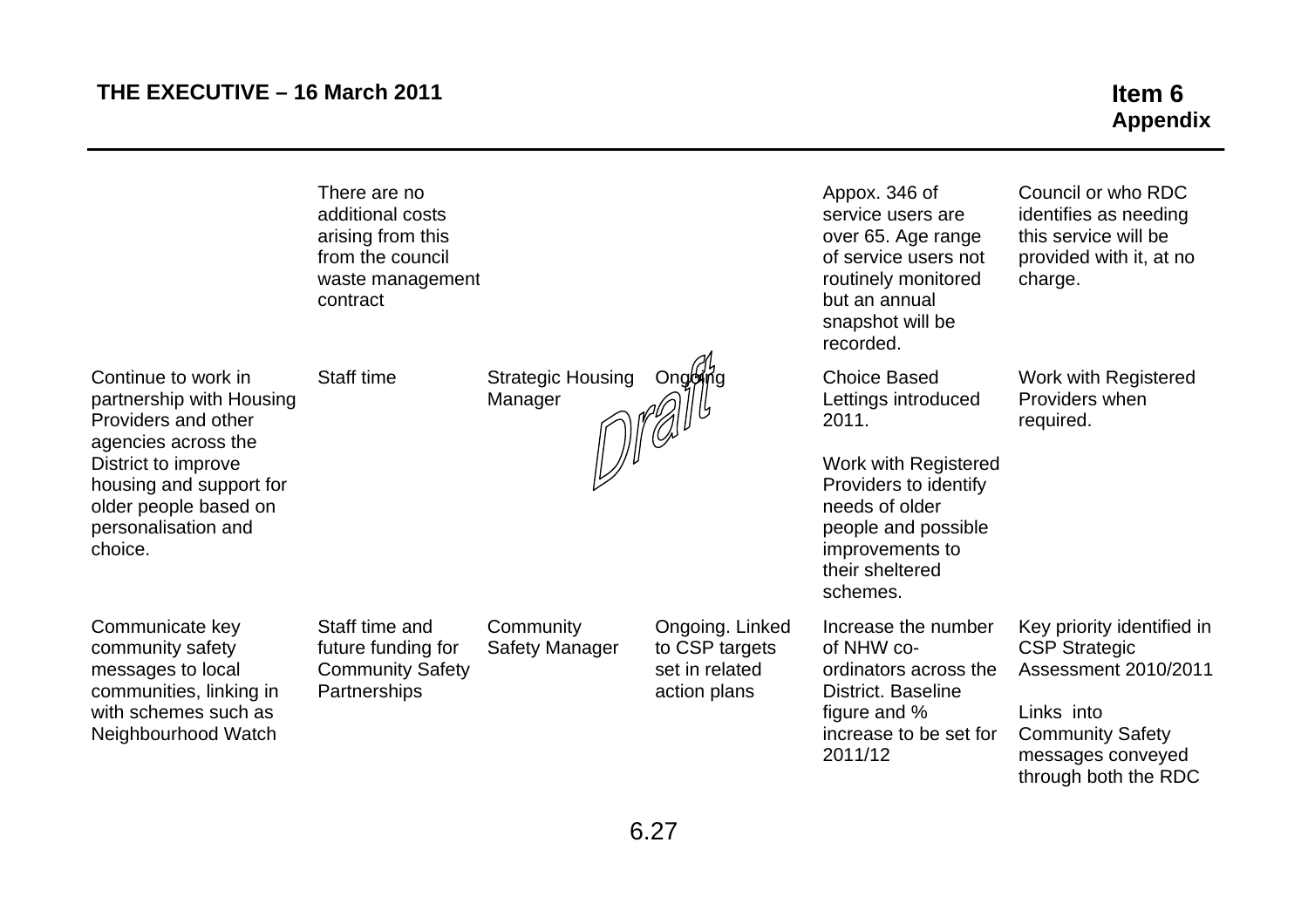|                                                                                            |                                                                                    |                             | <b>Support CIG</b><br>Information Days and<br>groups representing<br>older people to<br>convey community<br>safety messages | <b>Community Safety</b><br><b>Team and Rochford</b><br><b>District Community</b><br>Safety Partnership.                                                                                                                                                                               |
|--------------------------------------------------------------------------------------------|------------------------------------------------------------------------------------|-----------------------------|-----------------------------------------------------------------------------------------------------------------------------|---------------------------------------------------------------------------------------------------------------------------------------------------------------------------------------------------------------------------------------------------------------------------------------|
|                                                                                            |                                                                                    | Planning Polity / June 2011 | Promote and<br>publicise the work of<br><b>Rochford District</b><br><b>Community Safety</b><br>Partnership.                 |                                                                                                                                                                                                                                                                                       |
| Require all new housing<br>built in the District to<br>meet the Lifetime Homes<br>Standard | Staff time.<br>Evidence base to<br>support<br>requirement from<br>existing budgets |                             | Adoption of Core<br>Strategy                                                                                                | Requirement for all new<br>homes to meet Lifetime<br>Homes Standard has<br>been challenged by<br>objectors as part of<br>examination into<br>soundness of Core<br>Strategy. Awaiting<br>Inspector's decision on<br>whether requirement<br>will be included in final<br>Core Strategy. |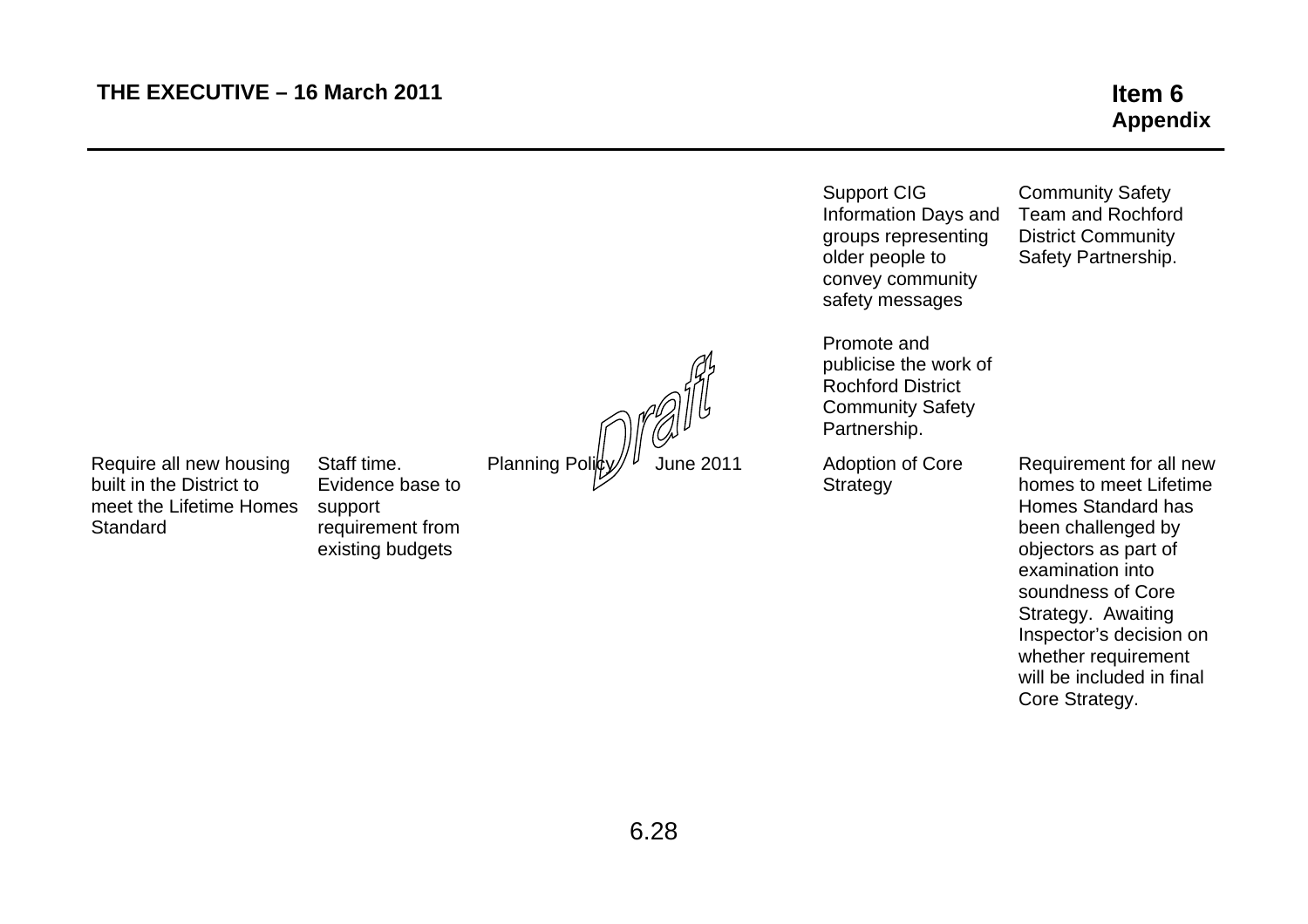| 5. To support older people to make a positive contribution within their community                                                   |                                 |                                      |                                                                  |                                                                                                                                                                                                                                                 |                 |  |
|-------------------------------------------------------------------------------------------------------------------------------------|---------------------------------|--------------------------------------|------------------------------------------------------------------|-------------------------------------------------------------------------------------------------------------------------------------------------------------------------------------------------------------------------------------------------|-----------------|--|
| <b>Action</b>                                                                                                                       | <b>Resource</b><br>implications | <b>Responsibility</b>                | <b>Timeframe</b>                                                 | <b>Milestones</b>                                                                                                                                                                                                                               | <b>Comments</b> |  |
| Ensure that any<br>consultation that is<br>undertaken with local<br>residents takes full<br>account of the views of<br>older people | Staff time                      | Community<br><b>Planning Officer</b> | Ongoing<br>$\text{dist}(\mathcal{A}) = \text{dist}(\mathcal{A})$ | -Refresh old citizens<br>panel<br>-Prepare quarterly<br>email newsletter for<br>group members with<br>email. Other group<br>members to receive<br>bi-annual hard copy<br>newsletter<br>-Ensure group has<br>representation from<br>older people |                 |  |
| <b>Formation of District</b><br>wide Older People's<br>Forum                                                                        | Staff time                      | Community<br><b>Planning Officer</b> | March 2012                                                       | - Group set up                                                                                                                                                                                                                                  |                 |  |
| Continued promotion of<br>volunteering<br>opportunities for older<br>people in partnership<br>with RRAVS                            | Staff time                      | Community<br><b>Planning Officer</b> | Ongoing                                                          | -Ensure voluntary<br>groups representing<br>older people are<br>invited to the<br><b>Voluntary Sector</b><br>Voice meeting<br>-Volunteering                                                                                                     |                 |  |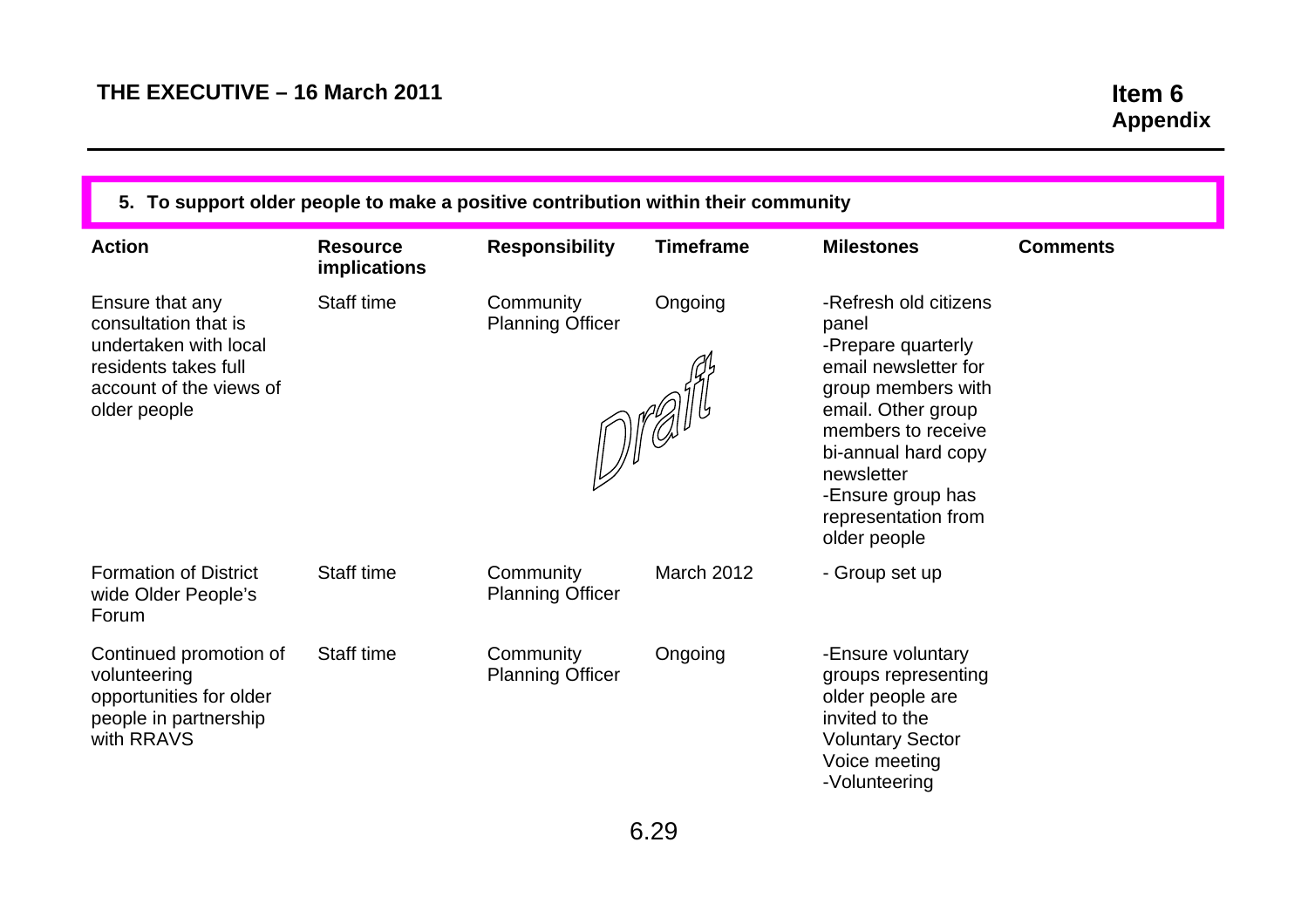|                                                                                                                                                |                                 |                                      |                   | newsletter sent to<br>older people groups                                |                 |
|------------------------------------------------------------------------------------------------------------------------------------------------|---------------------------------|--------------------------------------|-------------------|--------------------------------------------------------------------------|-----------------|
| 6. Preparing RDC as an organisation for the ageing population                                                                                  |                                 |                                      |                   |                                                                          |                 |
| <b>Action</b>                                                                                                                                  | <b>Resource</b><br>implications | <b>Responsibility</b>                | <b>Timeframe</b>  | <b>Milestones</b>                                                        | <b>Comments</b> |
| The ageing population<br>should become a<br>corporate issue by 2011-<br>12, linking into budget<br>planning                                    | Staff time                      | <b>SMT</b>                           | March/2012        | -Ageing population<br>implications factored<br>into Council<br>decisions |                 |
| A designated 'Older<br>Persons Champion' be<br>appointed                                                                                       | Staff time                      | Community<br><b>Planning Officer</b> | <b>March 2012</b> | -Champion appointed<br>-Training completed<br>for Champions role         |                 |
| Create an action plan<br>which links into existing<br>strategies and<br>associated action plans.<br>Action Plan reviewed on<br>an annual basis | Staff time                      | Community<br><b>Planning Officer</b> | March 2011        | -Action plan<br>produced                                                 |                 |
| Generate an awareness<br>of financial modelling<br>tools used to help tackle<br>the ageing population $-$<br>see Audit Commission              | Staff time                      | <b>Head of Finance</b>               | <b>March 2012</b> | -Tools evaluated                                                         |                 |